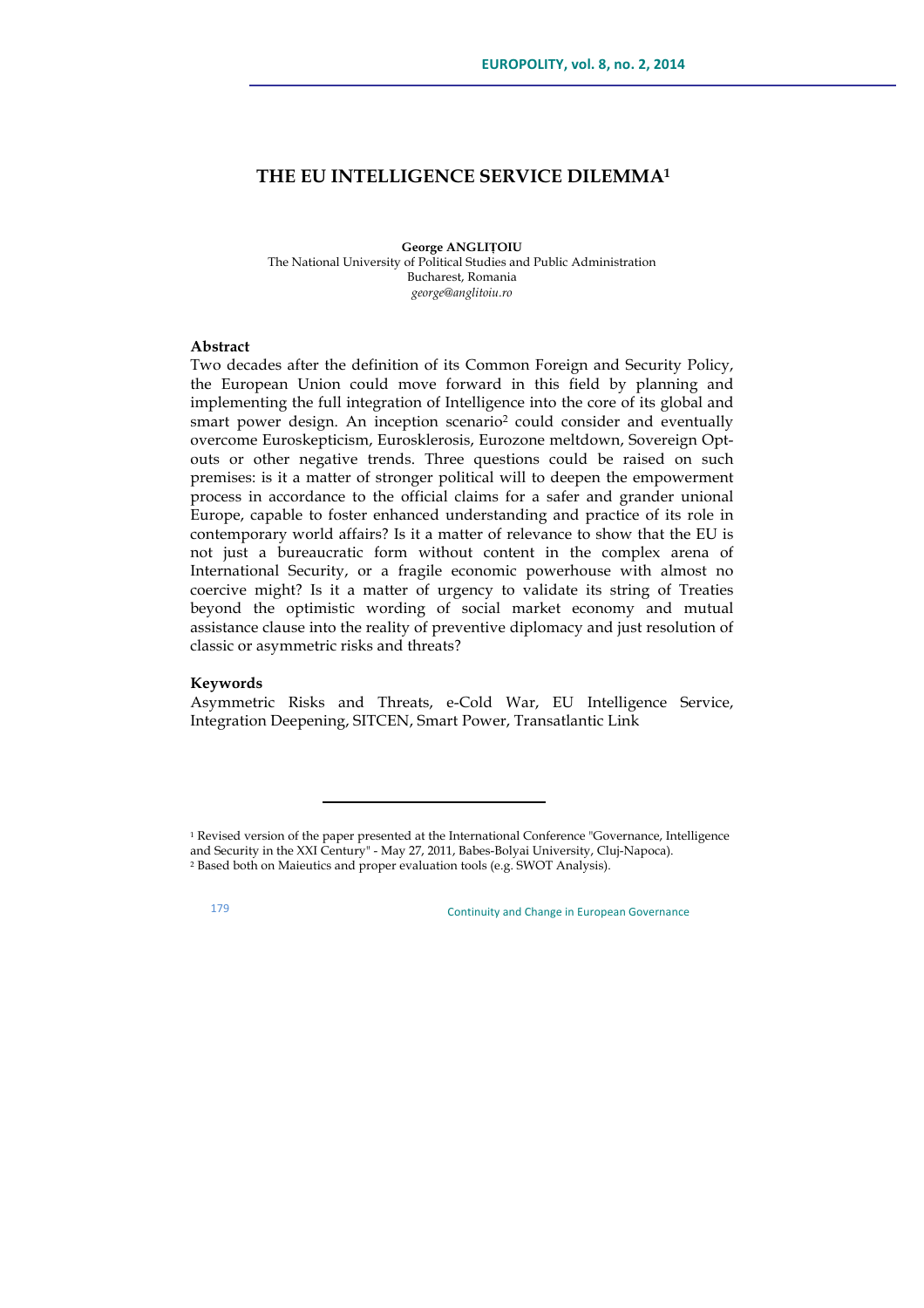# **1. INTRODUCTION**

The undertaking to examine such a dilemma is facing a difficult task when considering the relative lack of bibliography on topic.

Theoretically, the field of Intelligence studies could be tackled using many International Relations (IR) perspectives. Recent developments nonetheless could hardly be covered other than using open-source documents while a regular research would have to wait for the disclosure of the classified files.

The emergence of Intelligence as a sub-category of the Security Studies has become prominently especially after the end of the Cold War in the context of analysis and revelations covering the elusive aspects of the KGB-CIA shadow confrontation.

Classic realist theorists like E.H. Carr or Hans Morgenthau had almost no reference to Intelligence in their theoretical approaches while the later alliance theorists (Stephen Walt, Randall Schweller) placed an emphasis on how to redefine or rewrite the famous balance of (hard) power. The influential works of some of the Cold War historians (John Gaddis) revealed hidden real front*like* operations, perceived almost daily but not necessarily covered in the format of a standard theory. If so, what end goal should such full-fledged Intelligence theory serve to?

With state survival at stake, a defensive structuralist response (Falkenrath 2001) would focus on the multilateral preparedness to avoid major / critical security breaches because only such a theoretical approach could be justified to accompany the necessary amount of expertise required by the expensive maintenance of a secretive Intelligence ring of institutions.

At the same time, the offensive neorealist evaluation on the loss of relevance by the international institutions (Mearsheimer 1994, 95) doubled by the neoconservative pre-emptive approach as reflected by the NSS 2002, placed a significant emphasis on state reinvention of its ad-hoc, non-binding coalitions in order to forge effective answers to the post-Cold War security environment. A dual-track started to be implanted by the Bush Administration based on the ideas of Paul Wolfowitz and Donald Rumsfeld of using fast response military units (preferably designed for special ops) and Hi-tech (un-manned) weaponry in order to reduce to minimum the risks for a second Vietnam, with a high rate of casualties especially in urban warfare. A new command has since been developed in the US Army linking these two components and helping solve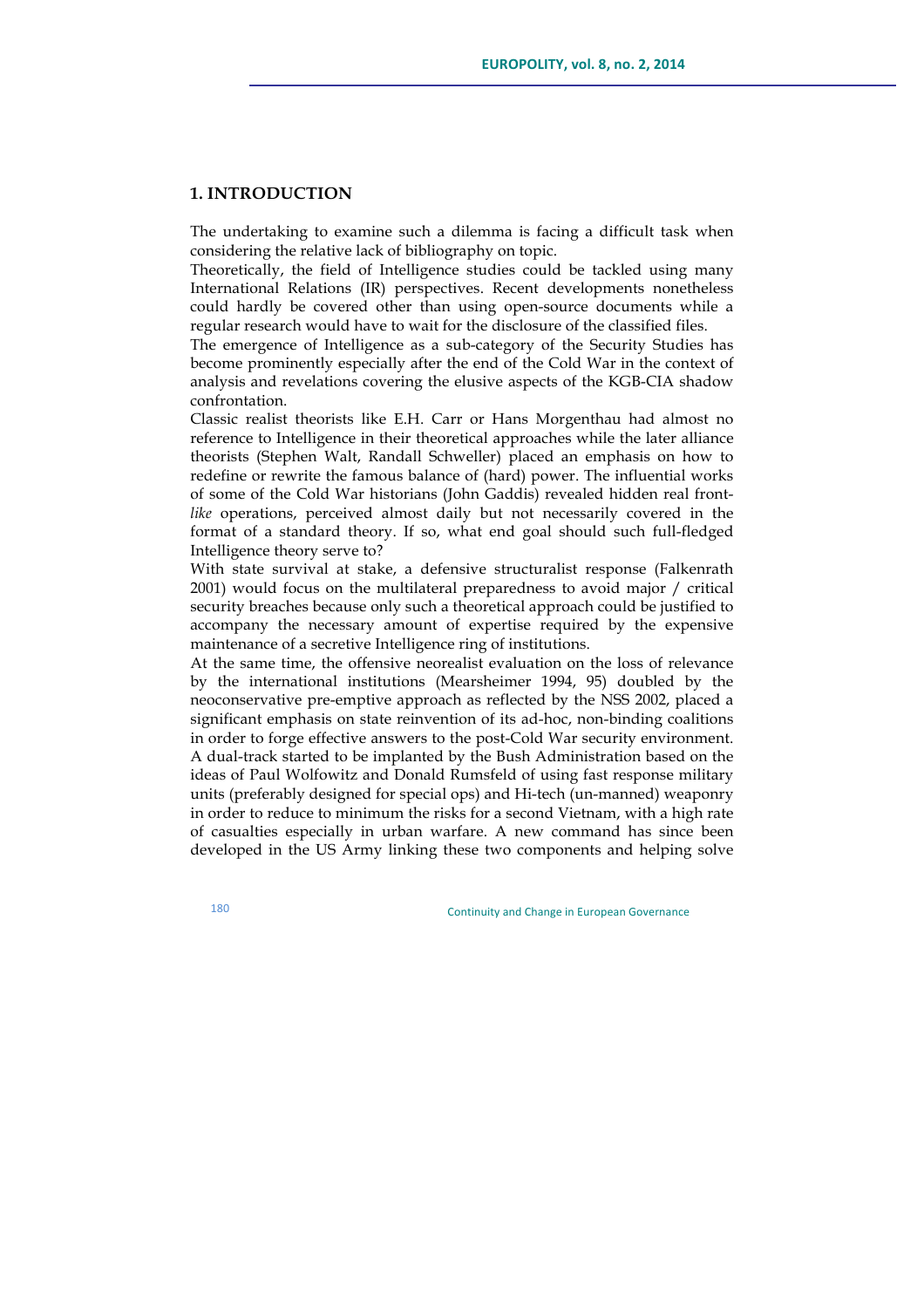the need for immediate success against the leadership of terrorist networks (Robinson 2012). The lapses which were scrutinized in the aftermath of 9/11 attacks determined the speed up of the unification process for the rather competing US Intelligence structures.

Meanwhile, the EU Security Studies (Hill 1993, 1997; Regelsberger et al. 1996; Wallace 2005, 2010; Duke 2000, van Ham 2000, 2002; van Eekelen 1998, 2006; Volten 2008, etc.) have covered extensively the transition from conscriptionbased to professional armies, the civilian control over the military, the transatlantic gap between USA and its European allies, the impact of Easternbound interlocked enlargements of NATO and EU, or the perspectives for a common security and defence policy (as prescribed by the Maastricht Treaty).

The ESS hesitated from draft to finish between copying the American approach (pre-emptive engagement – June 2003 version) to keeping a distinct and vaguely comprehensive stance in world affairs (effective and multilateral engagement – December 2003 version). No mention was made to the role of Intelligence and the main course of security affairs was circumvented to be a sort of *wait and see* tactics specific to the typical trend of Eurosklerosis. The Madrid and London bombings invalidated the vision of passive Europe and outlined the urgency for reaction. Suddenly, the theoretical and analytical focus felt on Hamburg-*like* terrorist cells operating deep inside EU or on the sociological traits of European second-generation citizens of Muslim faith willing to fight under Jihadist banners worldwide.

The EU deepening process could be both seen in terms of success and failure. Success because one century ago *La belle Époque*, an age of progress and civilization, was destroyed by the nationalistic logic of alliances, and failure due to the lack of advance on defining a participatory European identity.

The functionalist school has been claiming the merits of institutional spillover while the federalist camp has constantly searched for a national model on the basis of which to aggrandize a European super-state. Both schools have treated superficially the issue of galvanizing security at continental level, emphasising more the relevance of political will and bureaucratic design. Recent responses to non-security crises (the bail-out dilemma) has triggered slow but steady positive response towards more transfer of sovereign powers to the Brussels centre. The creation of the banking and fiscal unions which seemed unimaginable during WWII represents now common scientific knowledge and a tangible political process.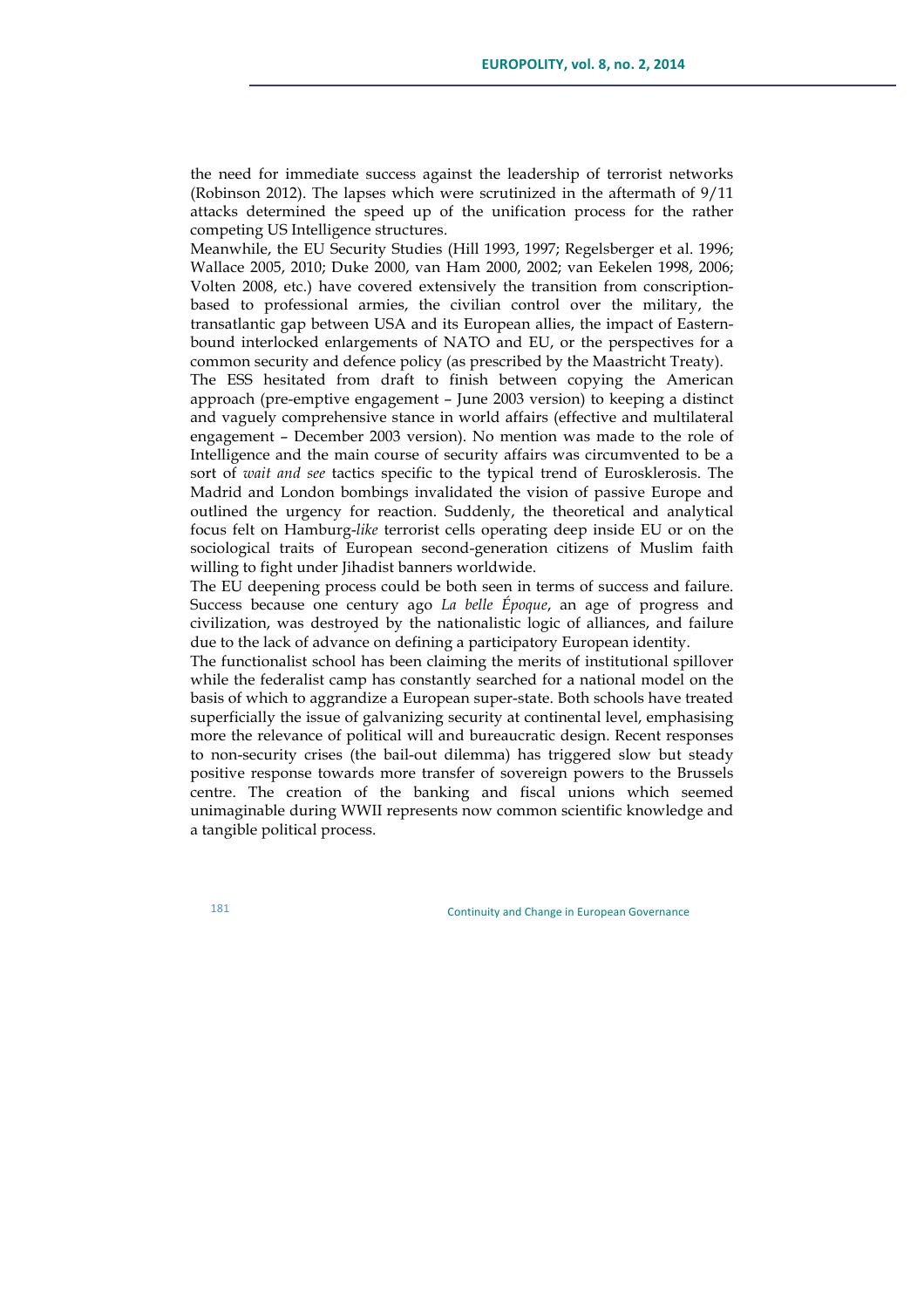On the other hand, the analyses based on intergovernmental thesis see an intangible limit on the political frontier of security because without the sovereign right to coercion no nation state could endure.

The recent offensive resurgence of Russia in European affairs has been largely omitted in terms of scientific prognosis by the main schools of thought. The former KGB siloviki circles of power have been documented by the Western scholars (Hill and Gaddy 2013) but the main emphasis has fallen on energy security as a hard power tool (Gustafson 2012). No revisionist scenarios have been really envisaged and no role for EU Intelligence has ever been written on such account.

Preparedness for the future could very much help the advance of the European Union. The core values of the integration process are democracy, rule of law and social market economy at supranational levels. But for national scientists and decision makers, far fetching has always seemed the land of dreamers (e.g. Victor Hugo and his *United States of Europe*) and not of proper empiricallybased science. Therefore, a proper security dilemma should cover practical terms like how to better scrutinize the national Intelligence bodies and not how to empower them at EU level for the uncertain benefit of a leadership still under construction. The Lisbon Treaty has institutionalized the presidency of the European Council and a revised definition of the High Representative. They are still debutant institutions and they lack the overall profile to claim state-like assistance from EU dedicated structures including full-fledged Intelligence.

The concept of Intelligence in itself is tricky and has come to the fore only recently. *Secret* was the standard word applicable to this level of security policy and it was similar in scope and coverage to the one of true diplomacy. Until Wilson's 14 points, the real arrangements in the area of European security were kept secret and mandatory laws imposed compliance to obligations for which ordinary citizens were never consulted democratically.

The European Union has one the highest levels of democracy in the world in terms of accountability, transparency, fight against corruption, promotion of human rights and humanitarian aid, etc., and from this perspective the emulation of an US-like world power play has constantly been considered counter-productive taking at least into consideration the CIA rendition cases (European Parliament 2007). Thus, an implicit higher role for Intelligence in EU affairs would be detrimental to the very fabric of soft power, which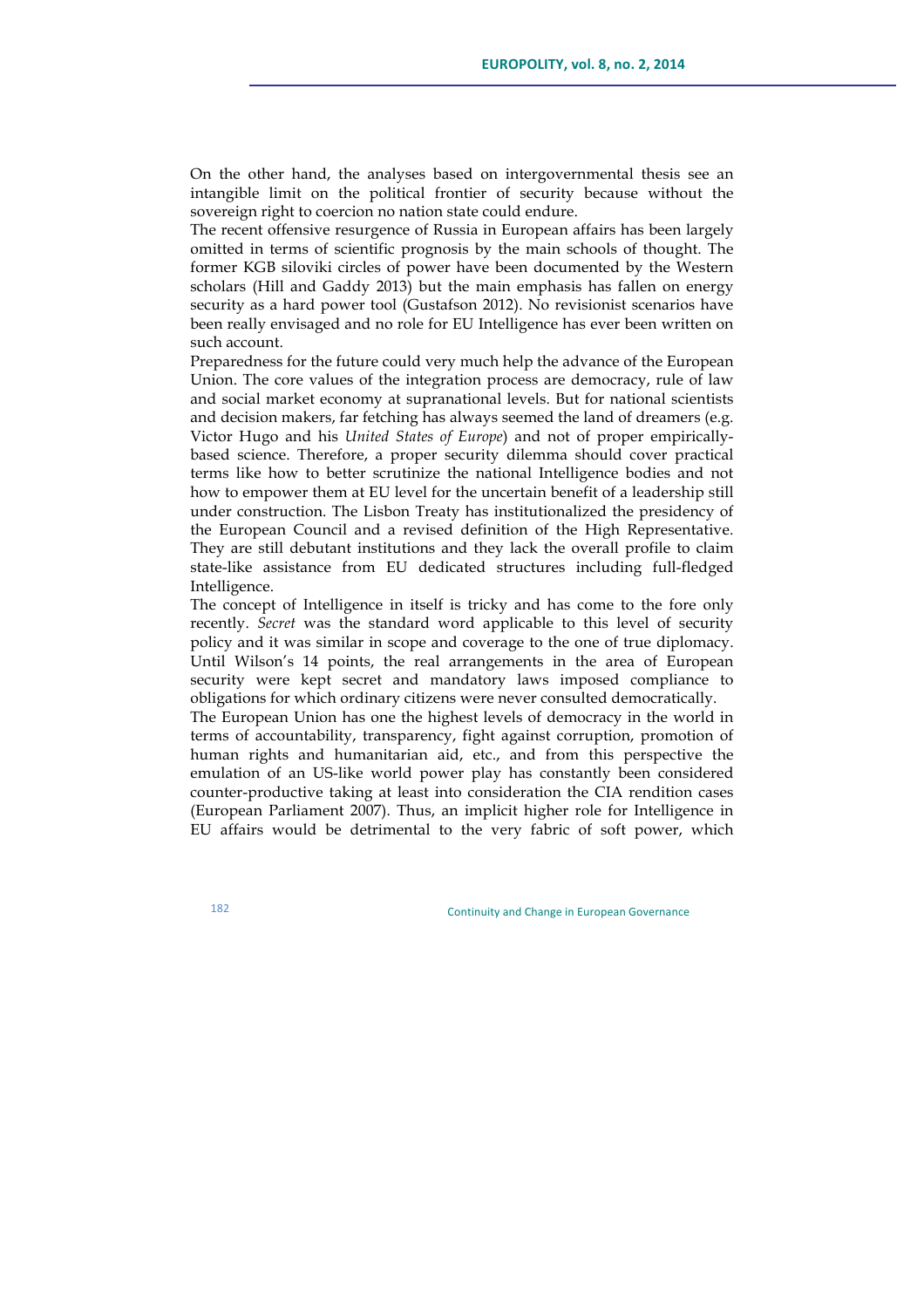represented the safe bet of acceptability in areas where USA was considered to be biased.

But the geo-strategic shifting sands of reality have always determined scholars to respond ex-post and try to calibrate their vision to the developing issue. Since the inception of the first EU Intelligence structure at the end of the 90s, authors have occasionally shown interest in the shadow existence of such an exotic body but never to offer a scenario for the future. It was a slow and peripheral developing process with comparisons mainly to be drawn to the US levels of integration and proficiency.

The overall contributions in the field of Transatlantic Security Studies have almost never analyzed the alternatives for anti-terrorist intelligence sharing beyond state-to-state transfer of sensitive data. The 2002 Security Council meeting in which Western diplomacies collided over the issue of Saddam Hussein regime's WMDs has clearly shown the level of fracture between NATO allies in terms of trust, joint vision and sharing in the field of Intelligence. Moreover, the European Union seemed fractured between Old and New Europe leaded by France and United Kingdom respectively.

Since then, France has fully returned to NATO military structures after a successful command bargaining made by President Sarkozy but the rift has been shown again in the context of the successive Intelligence scandals brought forth by controversial figures like Julien Assange<sup>1</sup> and Edward Snowden. Germany has similarly oscillated between compliance to NATO commitments, thus dependence on US security umbrella, and diplomatic conflict in face of disclosure of high-ranking phone tapping by CIA.2

The scientific scrutiny over the true functions of Intelligence in a nation state have constantly been affiliated more or less with the perception that they should be products of public diplomacy meant to justify academically the reason and expenditure for such structures. The development of graduate schools in the field of Intelligence (especially in Eastern Europe) has served constantly to the ominous needs of recruitment and less to rigorous analysis of performance which could occasionally be disseminated to the vested public,

<u> 1989 - Johann Stein, fransk politik (d. 1989)</u>

<sup>&</sup>lt;sup>1</sup> See *Le Monde* series on the sensitive bilateral issues exposed by Wikileaks (nuclear weapons, GMOs, French imperialistic goals in its African former colonies, arms exports, etc.) http://www.lemonde.fr/wikileaks-france/.

<sup>2</sup> See *Der Spiegel* (2013) and *The Wall Street Journal* (2014).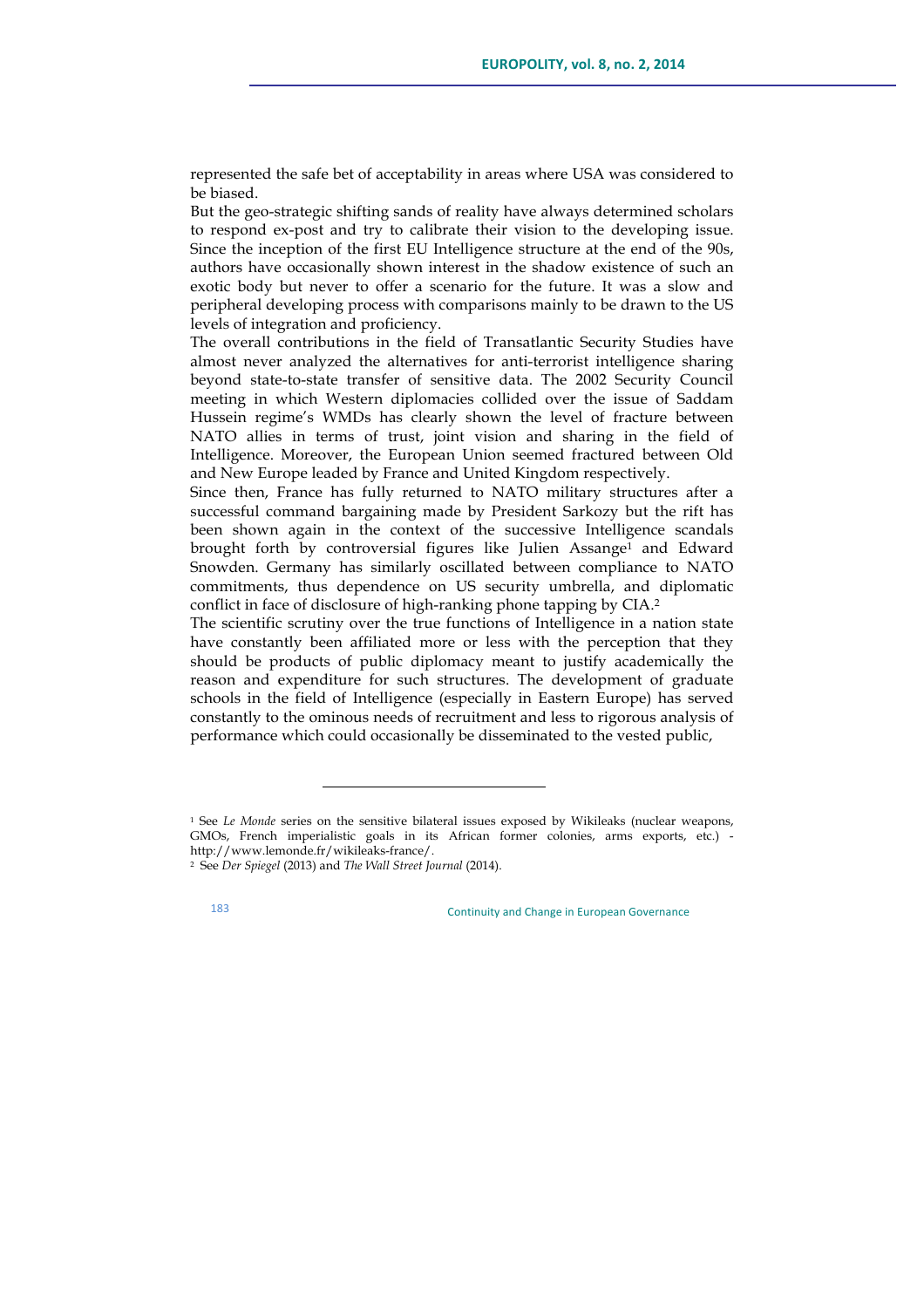after the mandatory timeframe has passed. The most consistent efforts in terms of evaluation have been made in USA by special Presidential and judicial adhoc commissions (9/11 Commission 2004; Webster Commission 2012) or have taken place in the traditional format of Congressional hearings in front of the Joint House/Senate Intelligence Committee1. Also, in an effort to improve the ratings of effectiveness and credibility, the most important American branches of Intelligence (USIC, CIA, FBI) have being constantly issuing domestic and global security analyses and forecasts.2

The scope of my paper is to challenge the standard (quantitative) scientific view concerning EU enshrined institutions and policies. The topic is valid as field of study, the methodology, diverse (including tools of evaluation on organisational change – Howard et al. 1994) and the results could be tested against the current status of affairs.

# **2. IS THE EUROPEAN UNION IN NEED OF INTELLIGENCE (SERVICE)?**

Any search for a solution should start with a proper question. The selfproclaimed global role of the EU would be achieved by soft, hard or smart power (according to the fabric of each rhetoric), but is essentially dependant on Intelligence. The reason behind this rationale lies with the truism that preeminence, relevance and preservation need foresight, early-warning, shadow actions or special operations.

The EU pattern of integration has seen up and downturns, optimism and skepticism, federalism and intergovernmentalism, Euro-centrism and nationalism, empowerment and containment of Brussels' bureaucracy powers. At the beginning of the 6th decade of integration, the EU decision-makers considered it wise after the September 11 attacks, at the proposal of by-then Mr. CFSP Javier Solana, to accelerate the project of its first Intelligence-related

<u> 1989 - Johann Stein, fransk politik (d. 1989)</u>

<sup>1</sup> See *2002 Congressional Hearings*.

<sup>&</sup>lt;sup>2</sup> See for instance National Intelligence Council (2012), Central Intelligence Agency (2014) and Federal Bureau of Investigation (2014).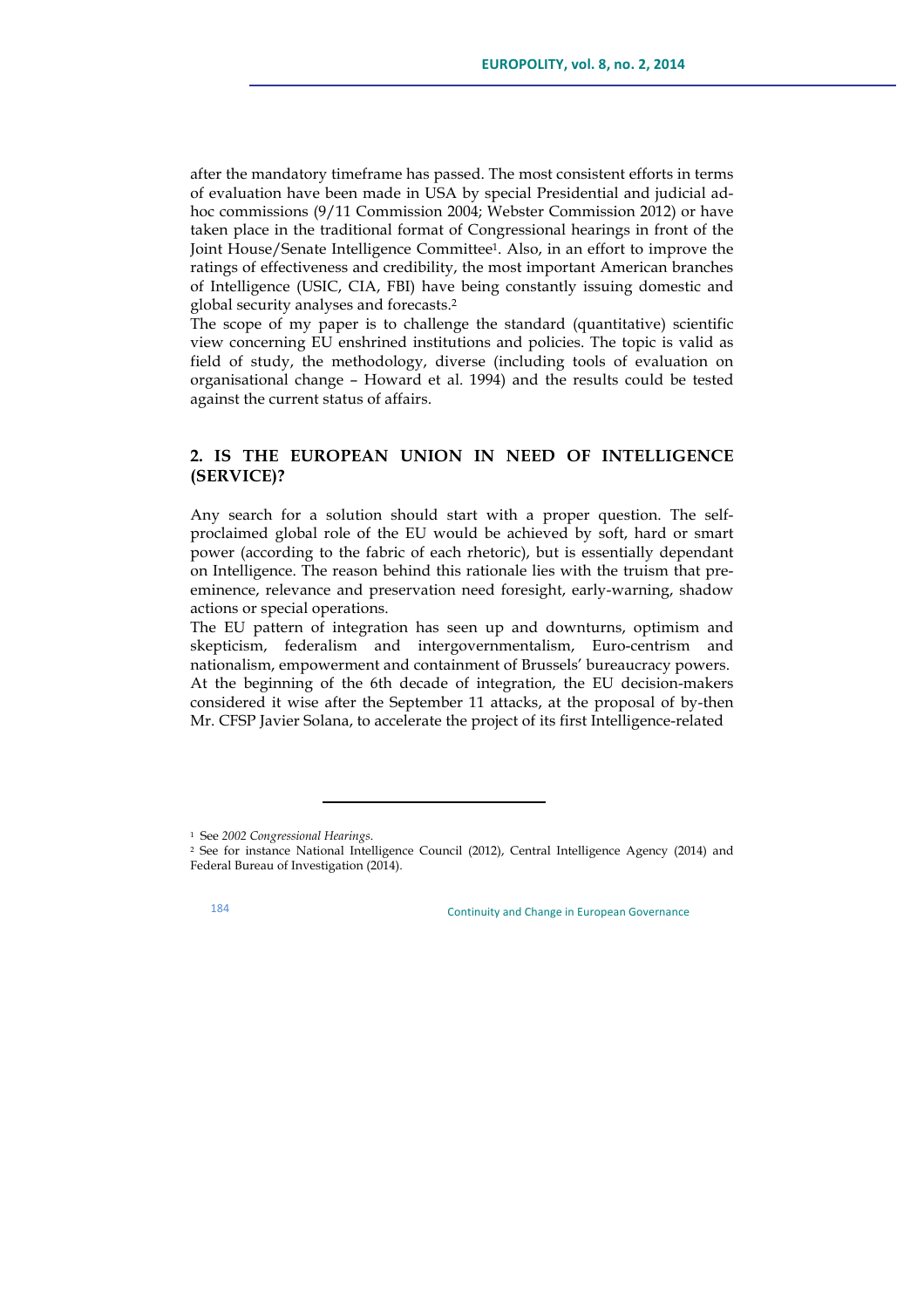structure (SITCEN)1. In parallel, a military intelligence directorate (EUINTDIR) was set up in the Military Staff inherited from the Western European Union (WEU). After a decade of existence and in the new framework of the Lisbon treaty, a reshuffle was made in 2012 to bolster its credentials. Ambitiously renamed as the EU Intelligence Analysis Centre (EUINTCEN), this body was included in the newly established European External Action Service (EEAS), but mainly with the same mission of monitoring all sources and writing intelligence reports. On the other hand, since 2007 and under the formal aegis of a Single Intelligence Analysis Capacity (SIAC), Solana tried to increase the inter-operability between the civilian and military intelligence components, but ended up generating another bureaucratic helm dealing with parallel chains of command.

The very problem with EUINTCEN comes from the fact that it has not quite surpassed the initial limitation of SITCEN of having basically only understaffed structure with some open-source analytical competencies not much over the threshold of a performant mass-media monitoring agency. The critics of such a negative assertion would point out to the fact that the good practices of intelligence-sharing established by the Club of Berne2 have facilitated the transfer of (NB. not raw but already processed) classified data from the EU member states to Brussels, especially in the field of counterterrorism (with the help of an offspring, the Counter Terrorist Group – CTG).

The aforementioned EU intelligence bodies have probably served the initial scope of inception but now they are being stuck in between the customary deepening (in the logic of overall integration) and constant sovereignist limitation. The global projection of diplomatic, economic and military ambitions faces stiff competition from old-style contenders. Democracy, human rights protection, market liberalization and free trade, denuclearisation or WMDs control, containment of extremism of all sorts, fight against terrorism, organised crime, cyber-risks and threats, all these EU core values, require Intelligence in the most aggregated form.

<u> 1989 - Johann Stein, fransk politik (d. 1989)</u>

<sup>1</sup> See Report by the Secretary General/High Representative to the Council on Intelligence Cooperation (2001), pp. 4-5.

<sup>2</sup> Noteworthy, nonetheless, is the fact that this forum (of the 28 EU member states, plus Switzerland and Norway) has no decision-making powers.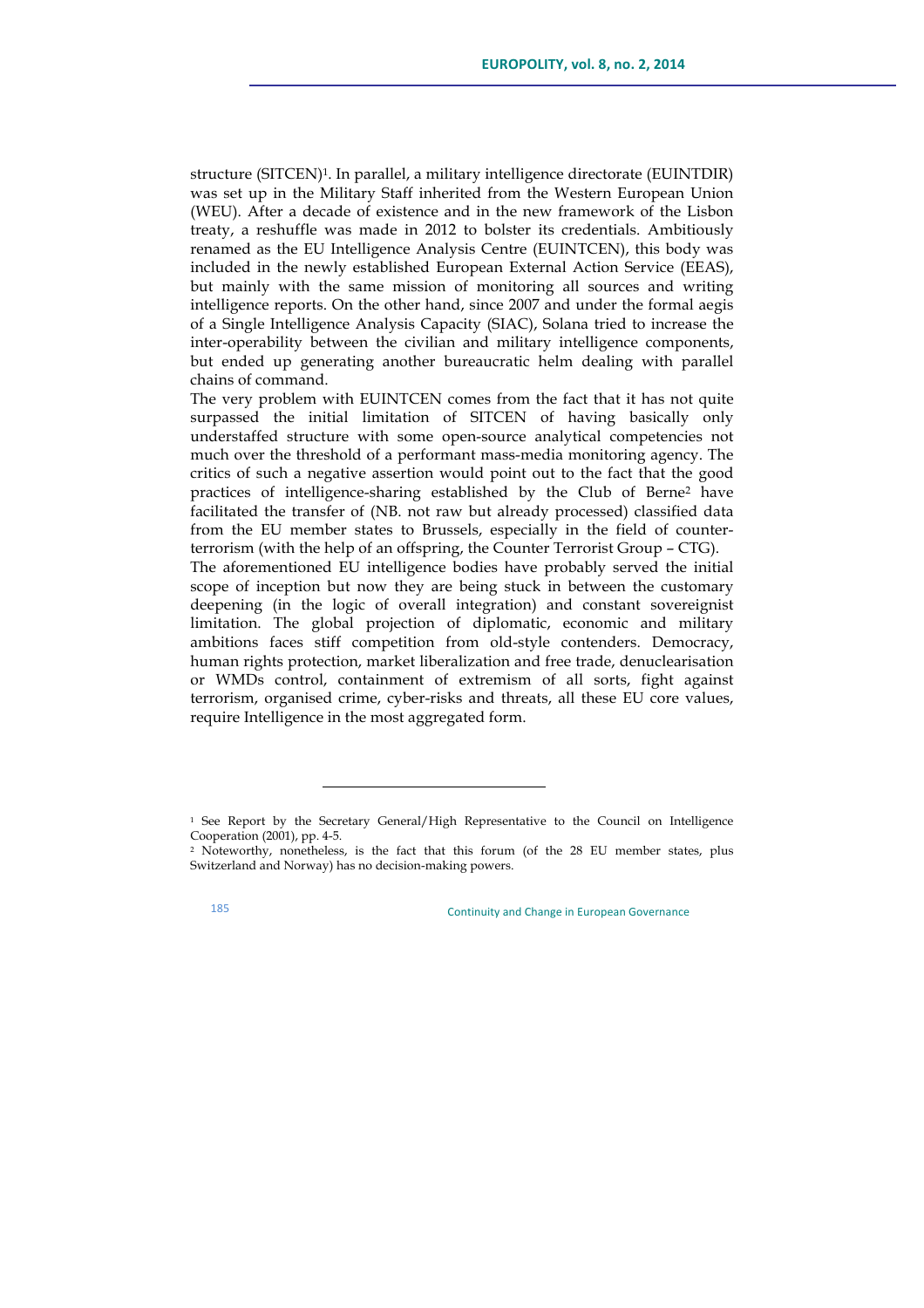The end state for the creation of European Union's full-fledged Intelligence Service should be the integration at supra-governmental level of the analytical and operative activities of the intelligence services of the member states, followed by the emergence of the decision-making and action system at the EU level.

The available options to achieve this could be: a. by contribution of the intelligence services of the member states; b. strictly European (by means of direct recruitment); c. by mixed approach according to the good practices already implemented in other security organizations (see the pattern of creating an *International Staff* in NATO).

Under any scenario, such a political and security endeavour should fall under the principles of pre-eminence, interoperability and autonomy.

The organisational needs start with headquarters and this should be in Belgium (Brussels) in order to link it with the idea of an integrated body at the heart of the European Union and to assure the mandatory cohesion with the other political bodies, both EU and national, operating there. The model of a Tervuren / Mons type of headquarters could be in place. The current premises in the *Triangle* building in Brussels alongside the core of the EEAS could be new and well located but they don't follow the classic and tested pattern of a *European* Langley.

The other organizational priorities should focus on the already existing good practices of the intelligence services of the member states. Taking into account the overall European lengthy selecting experience, the sensitive steps would be represented by the picking of leadership, especially of the person-in-charge, by the filling in of the pyramidal chart of positions, by the division of powers and by the definition of subordination to the other European institutions. In contrast to the current state of affairs regarding EUINTCEN under the leadership of Mr(s). CFSP/FASP, a better prospect would be its subordination to the President of the European Council. Such a subordination setup-up would facilitate the inclusion of the core business topics on the agenda of the European Council's summits and would facilitate *ad-hoc* periodical *NSC1-like* meetings for the EU leaders (the President of the European Council, the Troika – former, present, next presidents of the EU Councils, the FASP High Representative, the President of the Commission and the President of the

<u> 1989 - Johann Stein, fransk politik (d. 1989)</u>

<sup>&</sup>lt;sup>1</sup> The United States National Security Council.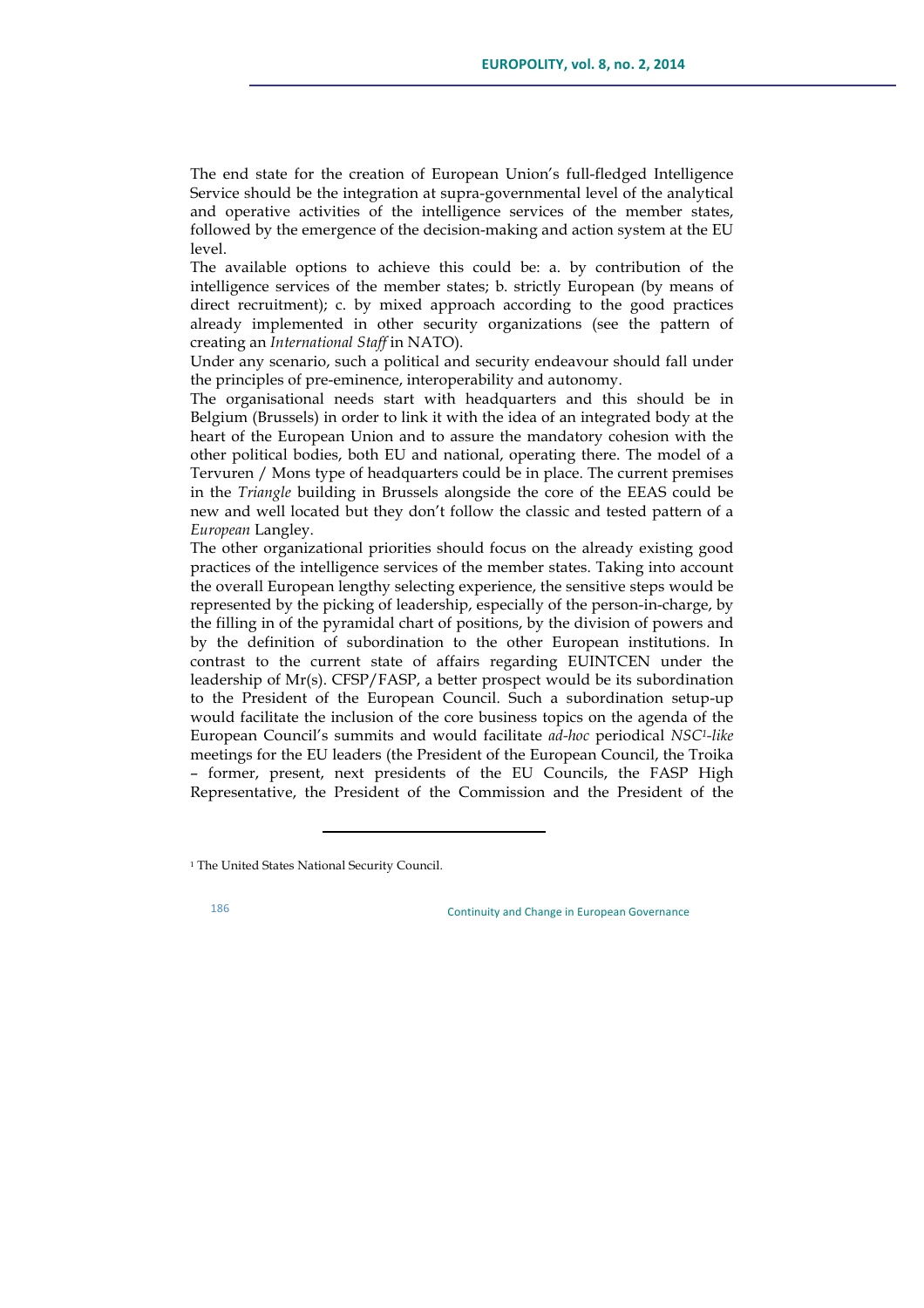European Parliament). EUIS could also replicate the model of the Council of Ministers and COREPER by the implementation of regular meetings on monthly basis at the level of heads of agencies / the official representatives in the Permanent Missions in Brussels. EUIS should be subject to annual hearings and reports procedure in the European Parliament, similar to the wellestablished pattern of national civilian control over the state security sector. For budgeting there are two feasible options: *primo* by national mandatory contribution and *secundo* directly from the EU budget which would give EUIS an enhanced autonomy. The EUIS agents should be included in the diplomatic staff of EU permanent or *ad-hoc* missions abroad.

The prerogatives could be regulated by the means of the EU Security Strategy (ESS) and/or of the EU Treaty (TEU) and should cover the action areas (overall, domestic or external). Two important question marks should be related and addressed on the jurisdiction of the Court of Justice of the European Union (on similar issues like Guantanamo renditions or *Prism* monitoring programs) and also on the full inclusion of the military intelligence competencies (in accordance with the development of the EU Rapid Reaction Force and its global reach).

Thus, if we apply the framework of a SWOT analysis the results would encompass the following aspects:

# 2.1. Strengths

*The institutional innovations of the Lisbon Treaty* – The first aspect to be underlined under this criterion is the transfer of legal personality from the European Community to the EU as a whole. The EU new legal status grants upgraded rights of worldwide diplomatic representation assisted by the creation of the EU embassies alongside the national ones. *Secondly*, the transformation of ESDP into CSDP which means the acknowledgment of the next level designed in the Maastricht Treaty two decades ago, namely the achievement of a 'common defence policy' which in time will lead to a 'common defence'. The latter should be corroborated with the introduction of the assistance and solidarity clauses, which define the legal framework for a common defence organisation, in other words a military alliance. If we compare the wording in the article 5 of the Brussels Treaty and article 42 (7) of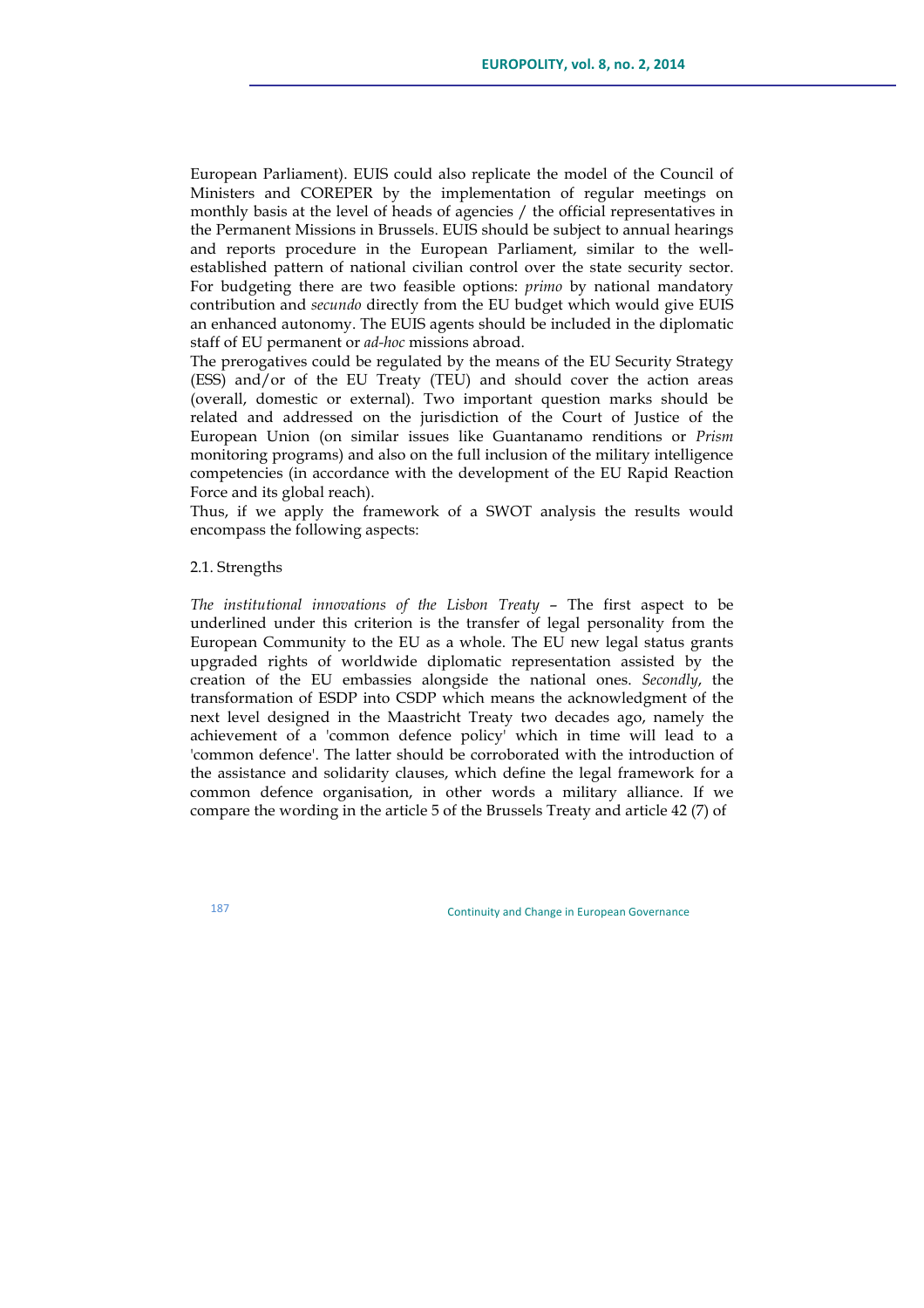the Lisbon Treaty the logical conclusion is synonymy. Last but not least, it should be emphasised the extension in scope and range of the Petersberg tasks. *The proficiency and experience of the national intelligence agencies –* The first European secret services have been created in the Middle Ages. The network of spies Queen Elisabeth I created and used in order to monitor the build-up and the movements of the *Invincible Armada* represented the embryo of the future to be Secret Service Bureau with its highly successful two main branches: the MI-5 and the MI-6. One of the most solid explanations of the British success in the two world wars - as the sole country to start and end them victoriously, despite huge human, financial, territorial and other material costs - is to be found in the pre-eminence of its intelligence service. The other big member states (France and Germany, mainly) have also a long tradition in the field of espionage and covert operations. Following the pattern of interpretation of the Neo-Liberal school of thought (Keohane and Nye), we can consider the informative field as part of both soft and hard power, meaning the *smart* one. The EU newer members, all with the exception of Malta and Cyprus former members of the Communist block, have also a long and effective experience in domestic and foreign intelligence activities.

*The convergent security interests*: In the post-September 11 world, the EU has been almost as much of a terrorist target as the United States. The majority of the EU member states have participated in the US-led campaigns against terrorism, thus becoming targets (Spain – March 11, 2004 / United Kingdom – July 7, 2005). Fighting against Islamist terrorism from within or from outside is undoubtedly a common cause and neutrality is not applicable in such an asymmetrical war. Moreover, the organised crime1 is the other category of asymmetric risks and threats which should be regarded as a common priority taking into consideration the illicit vectors involved (trafficking of human beings, drugs, money, arms, merchandise).

*The absence of political and popular opposition*: The implementation of the civilian control over the security sector, even in the former Communist countries, has generated a higher level of confidence and respect towards the institutions involved and their personnel. The principle of the rule of law implies that in

<u> 1989 - Johann Stein, fransk politik (d. 1989)</u>

<sup>1</sup> See the dedicated webpage of DG Home Affairs - http://ec.europa.eu/dgs/home-affairs/whatwe-do/policies/organized-crime-and-human-trafficking/index\_en.htm.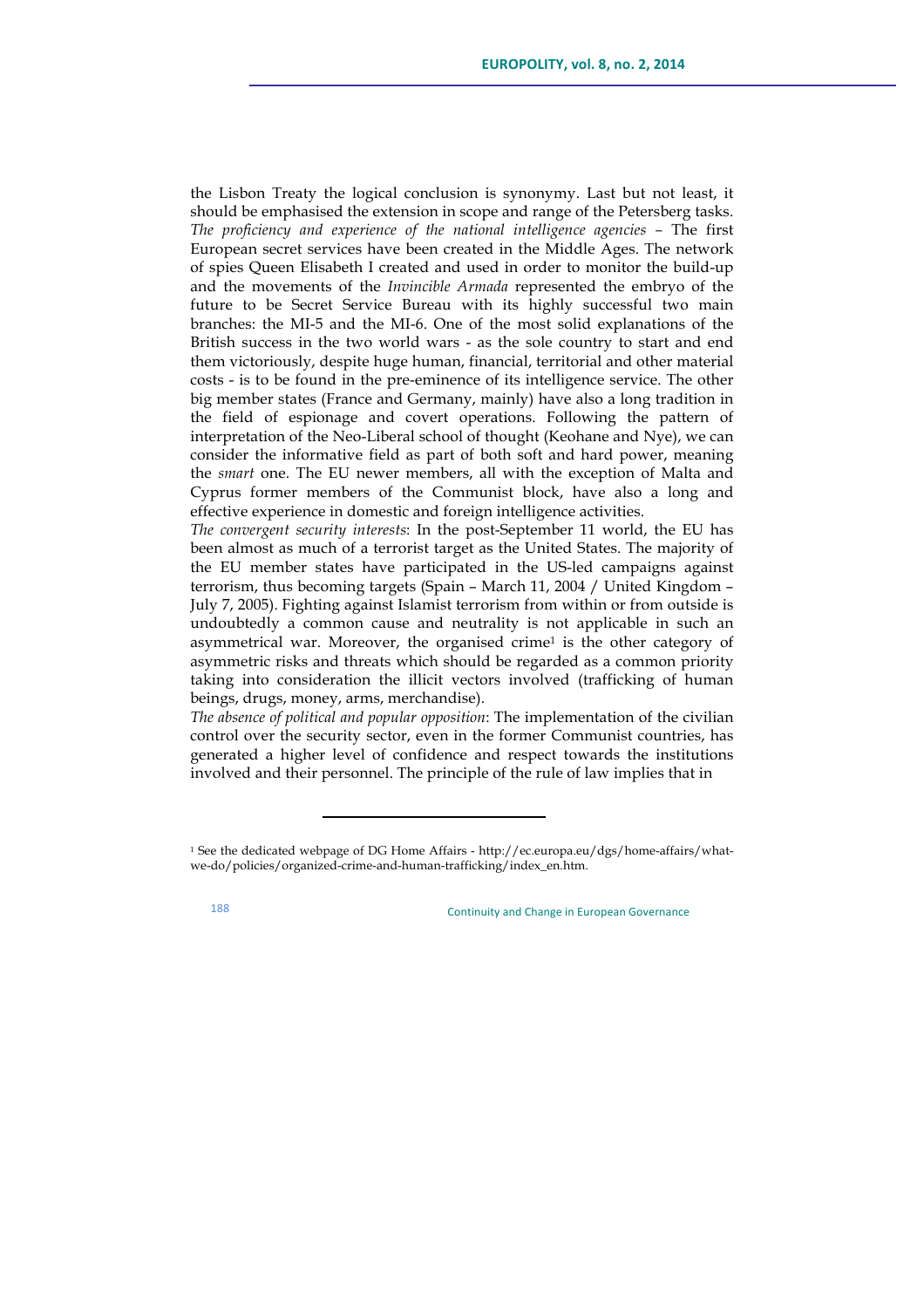the end regardless of negative practices like the CIA rendition cases, some specialised bodies would uncover, analyze and take the appropriate measures to restore the democratic environment and valid standards of human rights protection. But the most costly from a political point of view is the loss of human lives due to the poor management of military operations. The involvement of the secret services falls less under the public scrutiny and doesn't imply public mobilisations or long-term wars. Their assets are different than those used in conventional warfare and their targets are usually rigorously predetermined.

*The popular myth of the special forces*: The thrillers of the *Bond series-like* action movies based or not on the works of famous authors (Ian Fleming, John le Carré, Graham Greene, etc.) have inflated the urban perception over the superpowers and influence of the adventurous 00 agents. At the same time, historical works or autobiographical writings of "super-spies" have shown to the general public the unknown facets of special operations undertaken by some of the most combat efficient units in the world which usually are branches of the secret services or cooperate closely with them (NKVD-KGB-GRU-FSB / Mossad-Aman / CIA / MI6 // Spetsnaz – GRU, Alpha, Vympel, Special Purpose Service / Kidon, Sayeret Matkal, Shayetet 13, Shaldag / Green Berets / SAS, etc.).

## 2.2. Weaknesses

*The ongoing rivalries among national intelligence agencies, the limited interoperability and the Moll Syndrome* – Regardless of the size of each member state or the resolution of their formal disputes, historical or purely bureaucratic reasons still fuel the adversity between competing national secret services. Moreover, the major downsize between West and East in the EU is represented by the level of mistrust that still affects the prospects of integration or enhanced cooperation taking into account the levels of penetration succeed by the former Soviet satellites in the Cold War days (e.g. the Caraman network<sup>1</sup> or the Hernu

<u> 1989 - Johann Stein, fransk politik (d. 1989)</u>

<sup>1</sup> Mihai Caraman, a Securitate agent and head of section, active in France between 1958-1968, managed to recruit a series of NATO officials for the Romanian Secret Service. The sole Securitate officer decorated by the KGB (for exceptional merits in the fight against NATO). After Ceausescu's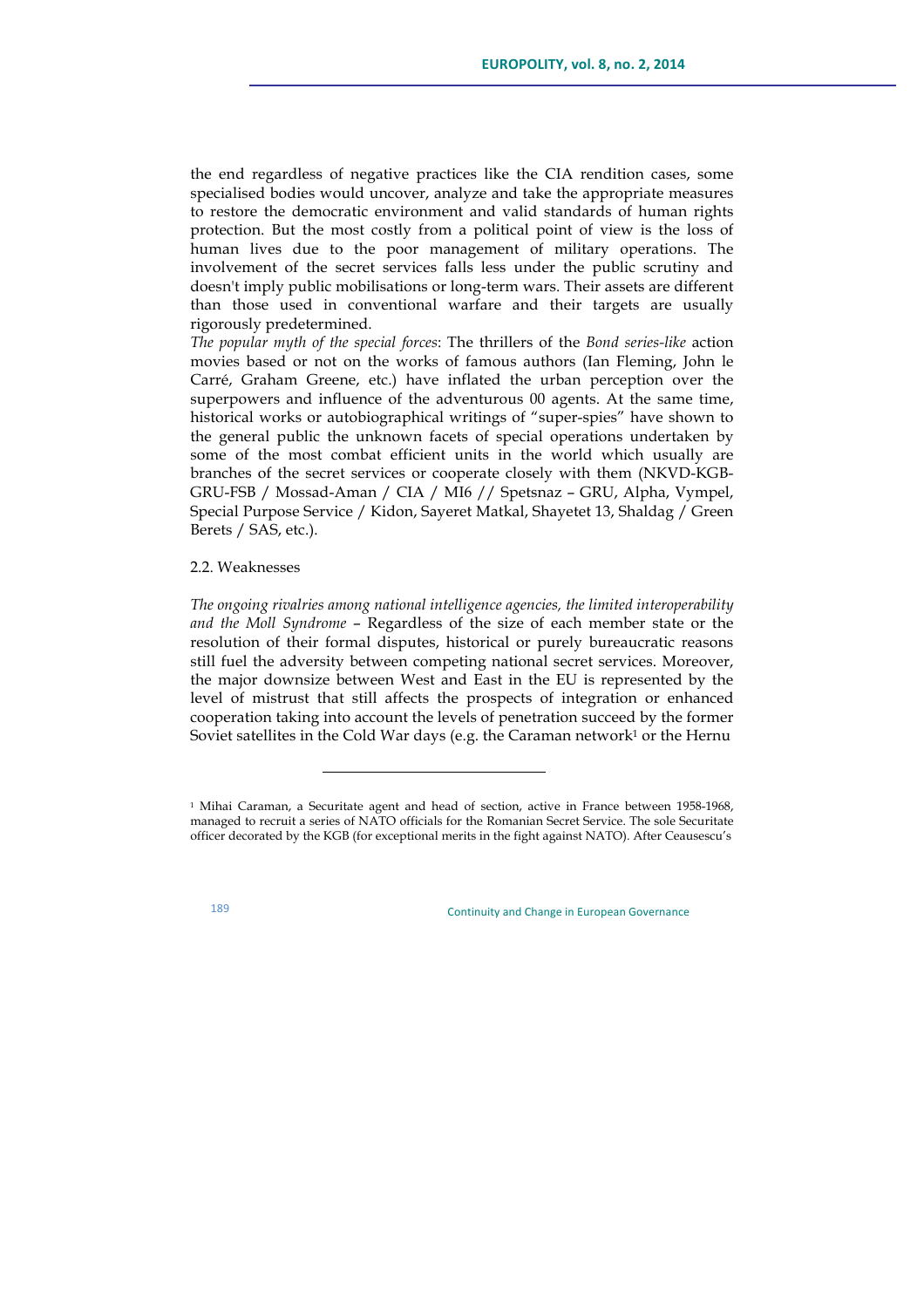## case<sup>1</sup>).

*The rejection per se of the deepening of EU integration and the implicit opposition of the national intelligence agencies under the prospect of losing pre-eminence and/or personnel –* The current financial crisis and the multitude of sovereign opt-outs (Euro-zone, Fiscal Pact, Schengen, Charter of Fundamental Rights, Free Movement of Services, CSDP, etc.) have cast serious doubts over the future of the EU as whole. The new syndrome of a EU integration *fatigue* (both in terms of deepening and enlargement) affects directly the prospects of a new EU body, budget-costing and urgent-less. The issues of pre-eminence and personnel loss has already been tested by the EU abroad missions which have generated the need for supra-national coordination and have attracted job applications from very dynamic and young security staff eager to by-pass the bureaucratic inertia of their national systems and have a better paid career elsewhere.

*The absence of precedent* - The Federal Central Intelligence Agency and US Intelligence Community are partial examples and non-European. The lack of a historical reference in Europe could enhance the resistance to such a fly-high project, the incremental progress being hampered by *un-know-how*.

*The difficulty of defining competencies and line of command* - One of the most serious weaknesses of the current state of affairs is the limited scope of the already established structures. Institutional ambition is essential in pushing forward the agenda of such an endeavour; this should also address the need for division of labour but under the same umbrella. If not, the bureaucratic inertia and the EU style of shared competencies could trigger the failure to achieve a core position in the logic of foreign and security affairs deepening.

*The nomination of Mr. / Mrs. Intelligence –* Taking into account the practice of inter-state bargaining for the leadership of the other EU bodies (e.g. the presidency of the EU Commission), the result would be finding the lowest common denominator and not necessarily of the best available one.

<u> 1989 - Johann Stein, fransk politiker (d. 1989)</u>

fall in 1989, he became the first director of the Romanian Foreign Intelligence Service. See Pierre Accoce and Daniel Pouget (1972).<br><sup>1</sup> Charles Hernu, the French Defence Minister in the first term of president Mitterand was for more

the ten years an agent of the Communist Secret Services (mainly KGB and Securitate). See Jérôme Dupuis and Pontaut Jean-Marie (1996); Christopher M. Andrew, Vasili Mitrokhin (1999), pp. 52-53.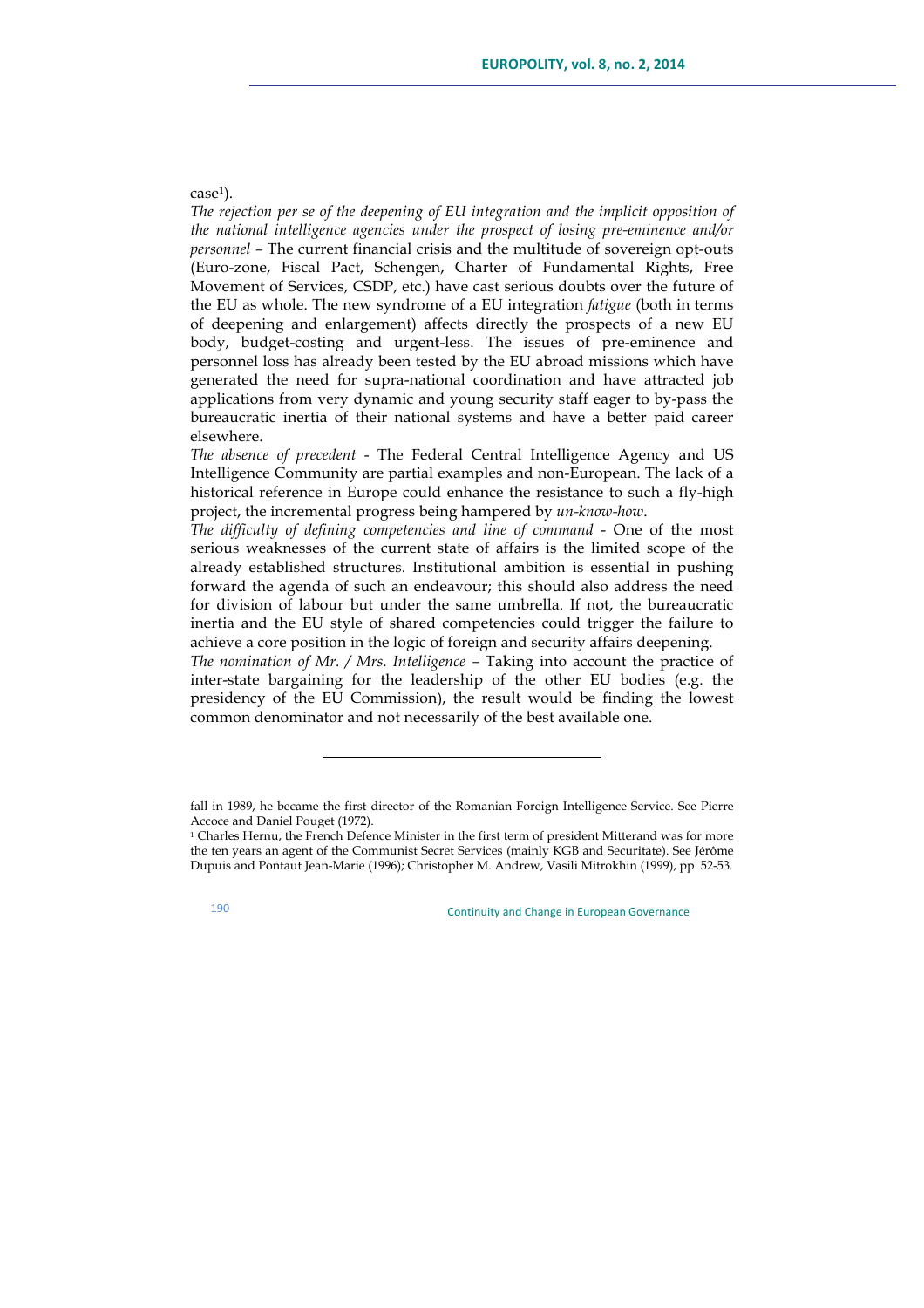### 2.3. Opportunities

*The impetus and support for the EU agenda as global player and not only economic powerhouse* – History irrefutably shows the fact that the quest for pre-eminence and endurance in the top category of international actors depends vastly on the capacity to gather and exploit effective intelligence. Since the days of Elisabeth I's network of spies (which helped prevent the annihilation of England) to the military failures of the Third Reich (due mainly to the breaking of the Army and Navy *Enigma* or *Lorenz* ciphers by the British Intelligence), the need for a proficient secret service has constantly been a must have in order to cope with the full range of challenges of facing adverse competition while acting regionally or globally.

*The faster and more efficient countering of risks and asymmetrical threats (Madrid and London bombings / Kosovo-like organised crime)* - Salafism is one of the most expansive threats especially for the Western part of the European Union1. Targeting mainly the United States and its most important NATO allies, Salafism2 is both theoretically and organisationally the adversary of Liberal democracies which embrace Globalisation and secular rights or freedoms. The increasing Muslim populations of the European Union tend to enclave in the suburban slums and to be more open to the radical Islam preached by Salafists, Wahhabits and other influential leaders manipulating the disenchantment on post-modern standards of life and values. Drawing unsubstantiated parallels to the Golden (but not blameless) Age of the "perfect" Rashidun first dynasty of the Arab Caliphate, the Salafists and their terrorist off-springs have created dangerous operating cells in Western Europe capable of bringing in operatives from the Middle East (*the Hamburg cell* and the one involved in the Madrid bombings) or to activate and convert second generation European citizens (the London 7/7 bombings, drummer Lee Rigby's killing or the *Charlie Hebdo*

<u> 1989 - Johann Stein, fransk politik (d. 1989)</u>

<sup>1</sup> See for instance the second chapter of the latest *Europol Report on Terrorism Situation and Trend Report*, TE-SAT 2013 (pp. 19-26) or Edwin Bakker's study (2008) on "Jihadi Terrorists in Europe and Global Salafi Jihadis", in Rik Coolsaet (ed.), *Jihadi Terrorism and the Radicalisation Challenge in Europe*, pp. 69-84.

<sup>2</sup> Alternatively, it is easier to penetrate and fuel conflict and disunion in sensitive hotspots with Western vested interests (Afghanistan and Pakistan, Phillipines, Maghreb and Levant, Sahel). See the recent DG External Policies' Study (2013) on *The Involvement of Salafism / Wahhabism in the support and Supply of Arms to Rebel Groups Around the World*.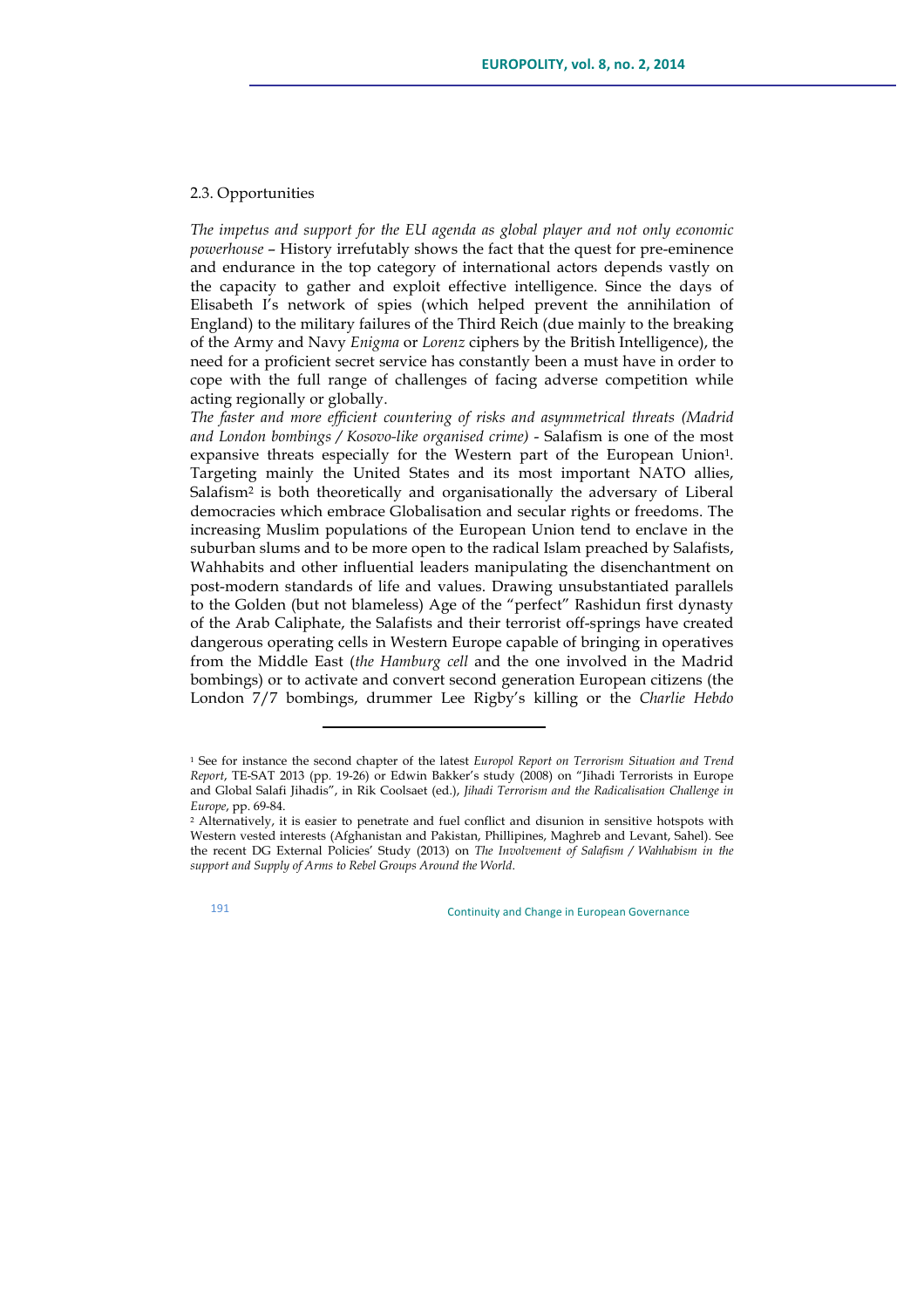massacre). On the other hand, the growing rejection of Multiculturalism by the Western Europeans especially, shown by the polls and elections of the last decade, should not lead to Brevik-*like* acts of individual or collective terrorism. Nonetheless, the serious threat to European security made by the organised crime originated at its Eastern and Southern borders should be tackled with both technical assistance (on border management or fighting corruption) and with a higher degree of intelligence gathering, sharing and interventionism (in order to monitor, infiltrate, expose, dismantle any kind of illegal trafficking). Noteworthy, in the context of legal debates and debacles over defendant's rights (ultimately in front of the European Court of Justice) is the necessity of providing key data as evidence for successful prosecution which would make the case for EUIS to fill in the empty slots.

*The reduction of the 3D security syndrome in the aria of Intelligence* – The strategic security relationship between NATO and EU has been characterised by efforts to prevent or reduce the negative perspective of doubling, decoupling and discriminating, in short the *3D* problem. Applying this pattern to the field of interaction between the intelligence agencies of the member states, the proper solution would be EUIS because only an integrating body, active at the whole EU level, could have proper institutional tools to diminish or contain the 3D syndrome.

*The prospect of a functionalist spill-over phenomenon in the case of a limited and experimental start-up under the aegis of structural cooperation, plus the inhibition of the opt-out tendencies (e.g. Denmark – CFSP under the reasoning that the national intelligence system is sufficient per se)* – The evolution of the security and defence dimensions of CFSP have been incremental but based on the functionalist approach of lessons learned and gradual achievement of the strategic goal outlined in the Maastricht Treaty (art. J.4.1. - "the eventual framing of a common defence policy, which might in time lead to a common defence"). Without the integration of the Intelligence bodies, which is the case for NATO, the EU could still act as a potential military alliance but cannot prospect the chance of taking fully benefit of its newly developed legal entity in the quest for a truly single voice in world affairs. In the author's opinion, the Denmark case of opting-out of the security and defence affairs of CFSP would not be replicable to the field of Intelligence, once the EUIS would be in place, due to the very nature of being left out of a very sensitive field of data collecting and sharing at the EU level. For instance, the resurgence of asymmetric risks and threats within EU are by definition off NATO's radar, so involvement and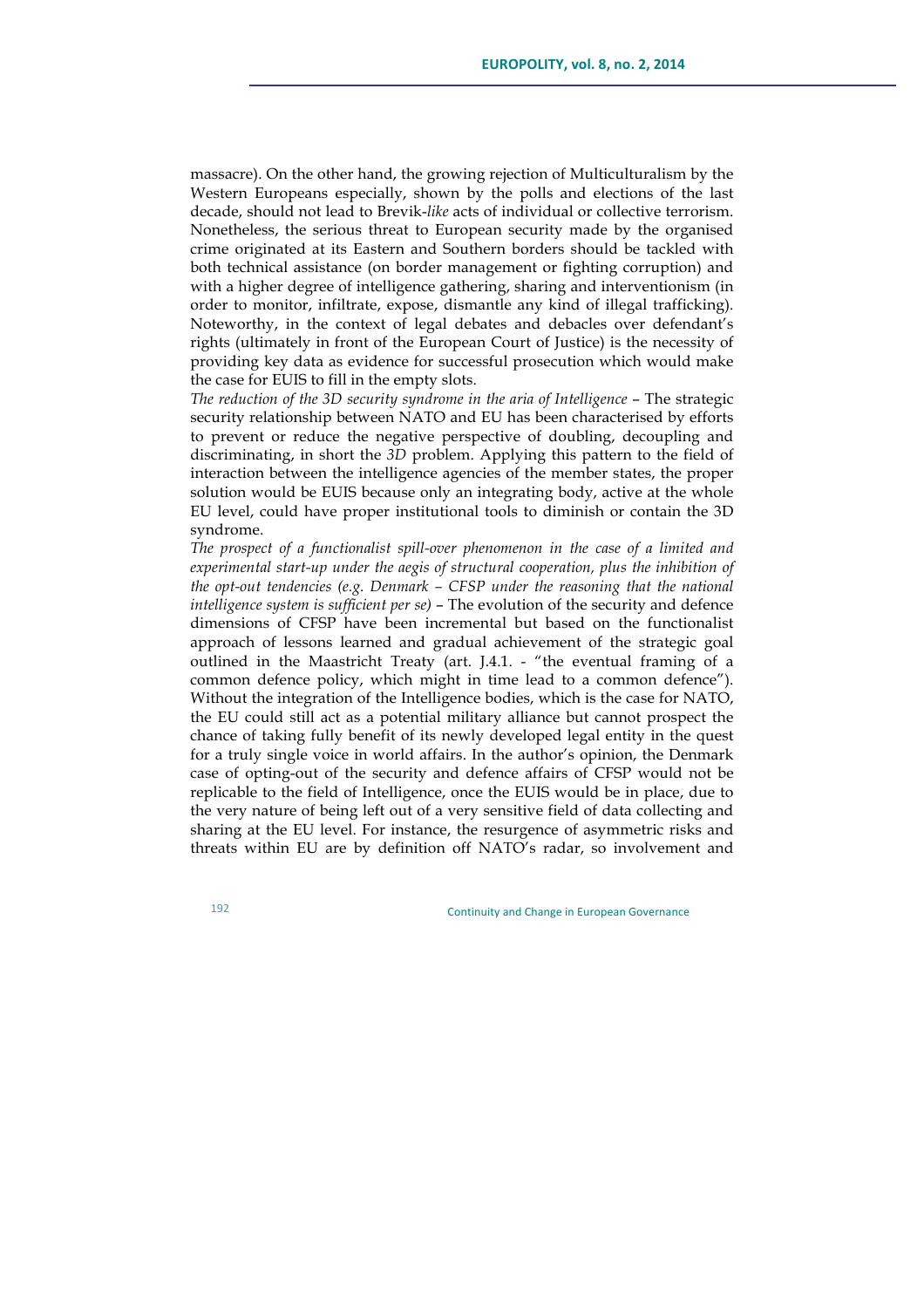sharing is advisable.

*The conception of a superior, integrated and better cost-effective system of earlywarning for the emergent crises in the vicinity* – In the context of the global financial crisis, the pooling of forces, even in the field of Intelligence is advisable taking into account the amount of exposure to the wide range of tail events pertaining to the EU vicinity. The need for early-warning is paramount, but the (quasi-) independent actions of all 28 member states could mean in the end slow response and integration times, leading thus to counterproductive ends.

*To achieve the level of interoperability between the Foreign Action Service – EUIS – EU Rapid Reaction Force (EURRF)* – The EU higher stance in the global security issues cannot be achieved but by the sheer combination of its soft and hard powers. If the EUIS could prove itself worthy of anything would be the very function of filling in the missing link between newly developed EU diplomacy and the expanding range of Petersberg tasks in the field, all under the umbrella of a smart power.

*The enhancement of the EU border security (Schengen or non-)* - The EU Eastern and Southern borders are challenged regularly by the organised crime (drugs, small weapons, illicit merchandise, human trafficking) and the waves of refugees in the aftermath of the Arab Spring (see the case of the Italian island of Lampedusa assaulted by tens of thousands of Maghrebian refugees). Unfortunately, the level of corruption in the newer member states (Romania, Bulgaria) remains high, which could signify the very facilitation and endurance of these asymmetrical vectors. In the end, it depends very much on the capacity of *the EU Core* to supervise and advise the member-states about the necessity to bolster their anticorruption policies in order to strengthen the borders. EUIS should play in this respect a corrective role of preventing the dissolution of authority at the EU borders due to the lack of political will and impact of corruption of the decision-making bodies (including those in the field of security / Intelligence) of member-states in charge of frontier securitisation.

*The prevention of the Wikileaks-like phenomena and of infiltrations in the EU institutions* – The public diplomacy principle introduced at the end of WWI as a governing rule of promoting foreign policy should not be mistaken for full transparency. The governments still use secrecy in planning and information sharing but the degree of public accountability has increased taken into account the double scrutiny of (inter)national press and NGOs. The recent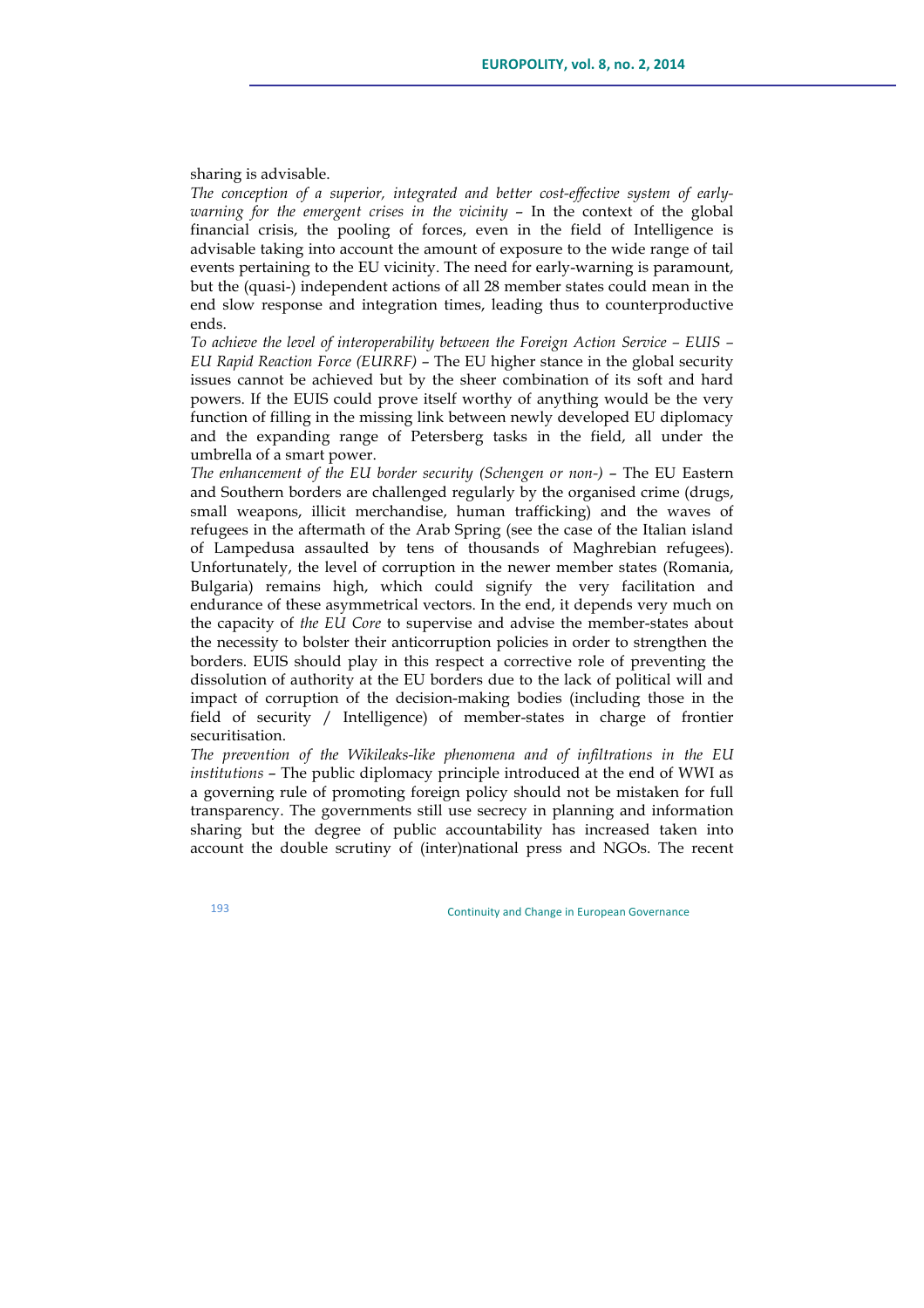Wikileaks scandal has not been generally challenged for its authenticity and represents a significant blow for the USA diplomacy, credibility and stance in world affairs. The EU shares the same democratic principles as the USA but it is of primal importance the preservation of the decision-making process from disclosure and infiltrations typical for the Cold War Era.

*The inclusion of the Intelligence chapter in the accession chapters of negotiation* – This aspect could prove to be very hard to achieve but its institutional benefits would bear comparison to the ones of introducing the fiscal union. The member states have often pledged in writing their willingness to real-time data-exchange, joint planning and operation, but in fact even after major crisis (terrorist attacks), the Cold War-like rationale has prevailed. Introducing an Intelligence chapter for the candidate countries would secure at least in principle their commitment to the higher Brussels-led integration and could trigger a functionalist spill-over from newcomers to founding or older members, usually countries with higher statute within the EU. Also, the IGCs<sup>1</sup> of the future could easier include in their agenda a deepening of this sector of ''unionalisation''.

*To assist the European Defence Agency and European armaments producers* – A perennial vital field, the assistance to the business sector in terms of counterindustrial espionage should follow the footsteps of speeding up by the European Defence Agency of its efforts to aggregate, consolidate and integrate the European market.

*The transformation into a unifying institution* – This entry would fit into the pattern of other EU (security) structures which by the logic of bureaucracy, better resource management and response time to tail events have managed to become referential and effective despite a slow start or lack of initial commitment.

*To increase the effectiveness of the European arrest warrant* – Europol has succeeded since its inception more than a decade ago to increase its relevance and efficiency in the field of justice, liberties and home affairs, but has failed to ''federalize'' the intelligence related to it. The European arrest warrant mechanism works well but the main problem is not the institutional inter-state cooperation but the prevention and countering of the most important asymmetric threats in the field of cross-border terrorism and organised crime.

<u> 1989 - Johann Stein, fransk politik (d. 1989)</u>

<sup>&</sup>lt;sup>1</sup> Intergovernmental Conference (for drafting the EU Treaties).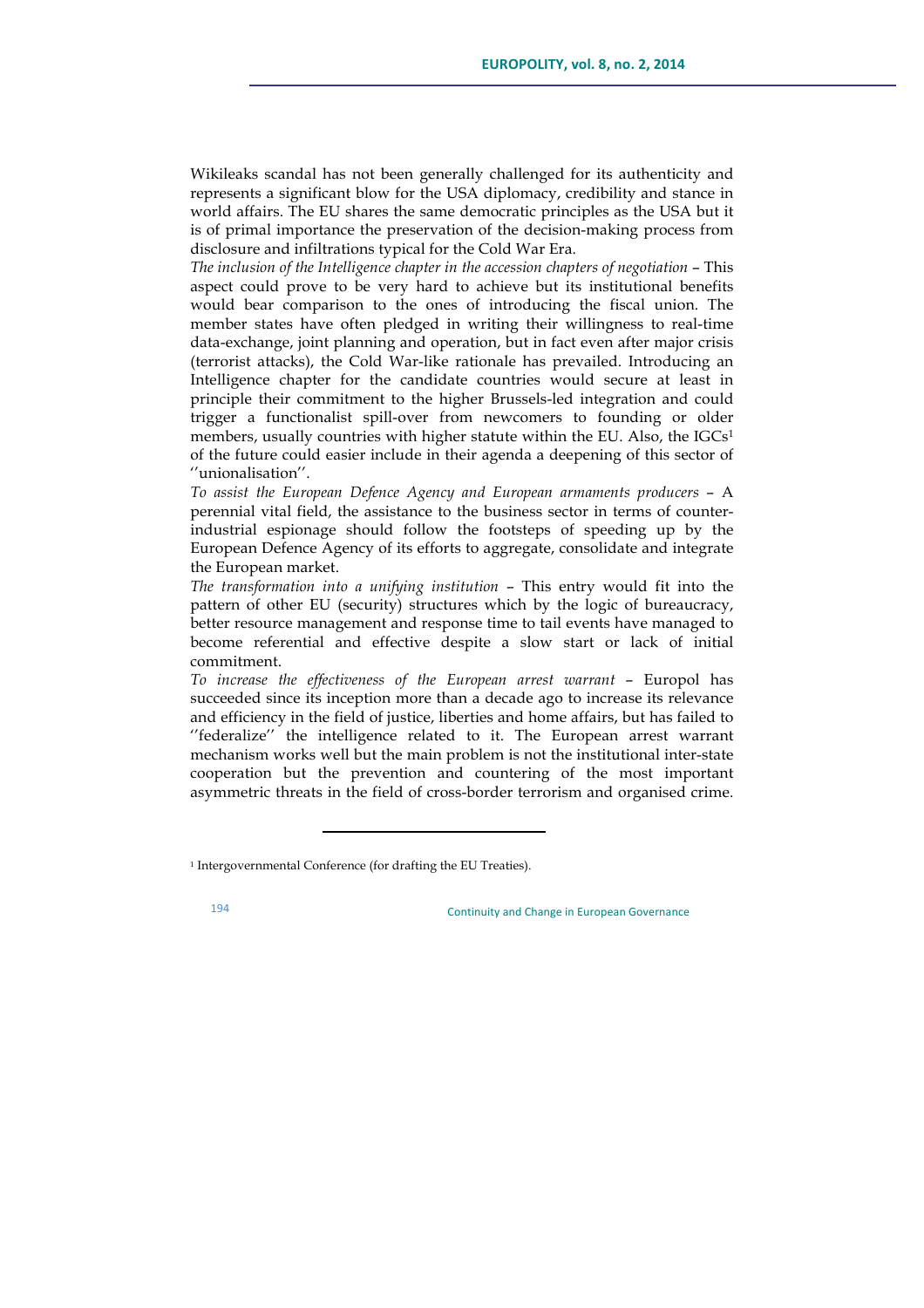In the end, it is of lesser importance the property-related crimes and of higher significance or matter of urgency the preservation of human life.

*To bolster the perception and weight of the EU* – The empowerment of the EU in this regard should be done in comparison to strategic allies, especially USA (e.g. Kissinger's *call dilemma*) or to problematic counterparts like Russia (e.g. the energy security / diplomacy or the containment of secessionist movements in former Soviet satellites).

### 2.4. Threats

*The creation of a formal thus ineffective EUIS* – The EU has a vast experience in terms of institutionalisation. Nonetheless, and despite some relevant facts and figures shown by the incumbent structures, a full-fledged EUIS would be ineffective if formalism would substitute in the end the real need for prerogatives at the EU core. *A headline goal* should be defined on the lessons driven from past experiences of institutionalising security structures. Otherwise, a formal supra-governmental institution would just add to the bulk of EU bureaucracy and increase the democratic deficit of something artificially created, unable to serve the EU identity.

*The empty chair-like crisis* – Similar to other policies and institutions, such incidence in the field of Intelligence could be triggered mainly by the big member states. Each of them has long-serving secret services working occasionally with one another on the basis of their joint membership in NATO, for instance, but the level of mistrust and rivalry has constantly marred the alleged cooperation. Eurosklerosis and Euroskepticism are occurring constantly due to big powers' inability to accommodate their domestic performance to the EU projections as a global actor. The constant political bargaining, especially in the inception phase of EUIS, could trigger extensive voting blockages, thus undermining the relevance and operationalisation of this undertaking.

*The budget allocation process* – An important question mark should address the inclusion of this element under the scrutiny or not of the EU Court of Auditors and the European Parliament. The secrecy imperative justifies the nondisclosure of each financial chapter under national regulations but the specificity of a similar body at the EU level could trigger higher expectations in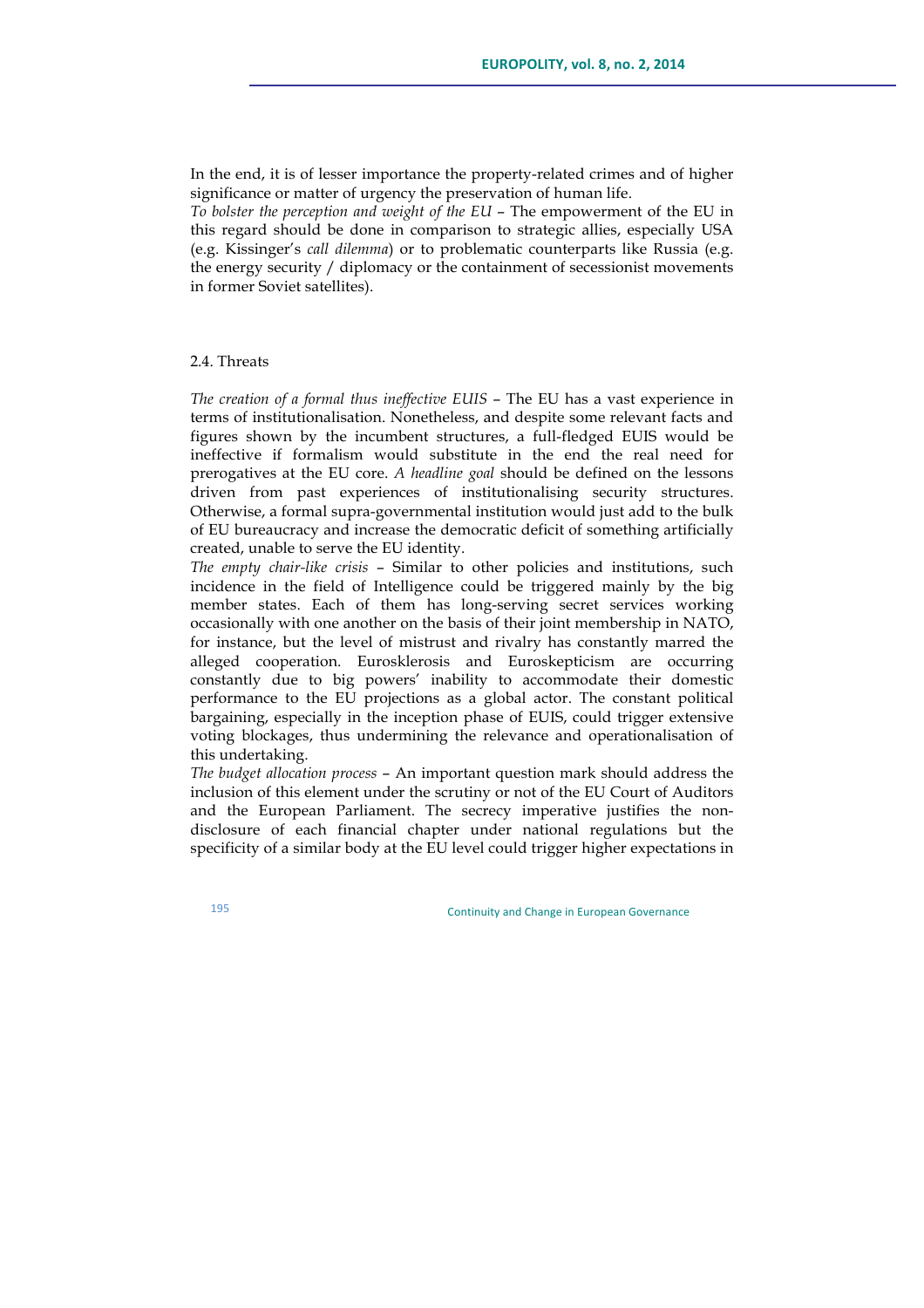terms of transparency, thus affecting the effectiveness of EUIS. One of the main reasons for integration and transfer of competencies to Brussels is costsharing/efficiency in times of crisis for a very expensive pillar of the security sector. Conjunctly, an improper level of subsidies could block the transformation of EUIS into the leading intelligence provider and operator in the EU.

### **3. CONCLUSIONS**

The inception of EUIS could be considered as *the last frontier* of the European deepening phenomena. Thus, it is not necessarily a matter of chronological succession of institutional events leading to such a bureaucratic or functionalist outcome, but it is the last prerogative a modern state would part with in the logic of supranational integration.

The High Representative under the current legal design of the Lisbon Treaty is a key decision-maker, higher in rank than the president of the European Council, because being the boss of EU Intelligence body, however small that unit be momentarily, leaves room for a *E.J. Hoover-like pre-eminence* over a newly established European "presidency" which is still lacking a *White Houselike apparatus* and the capacity to inspire and drive the ranks to a pan-EU, strategic goal.

In order to be practical, the *Mutual Assistance* and *Solidarity* clauses provided by the Lisbon Treaty cannot avoid the key aspect of access to the national intelligence agencies. This could be in the end the trigger for evolution in this field because you cannot plan and commit resources properly and in accordance to the best practices for a wannabe military alliance without intelligence sharing both horizontally among EU member-states (including the neutrals) and vertically to Brussels. The EU as a whole needs early-warning from all sources available but also data integration. The EUIS should play integrating and preventive role both as an intelligence analyser (which more or less is done presently) and operator. The essential attribute of operation management could include *FBI-like* missions within EU and *CIA-like* missions outside EU.

The institutional design should none the least address the issue of how many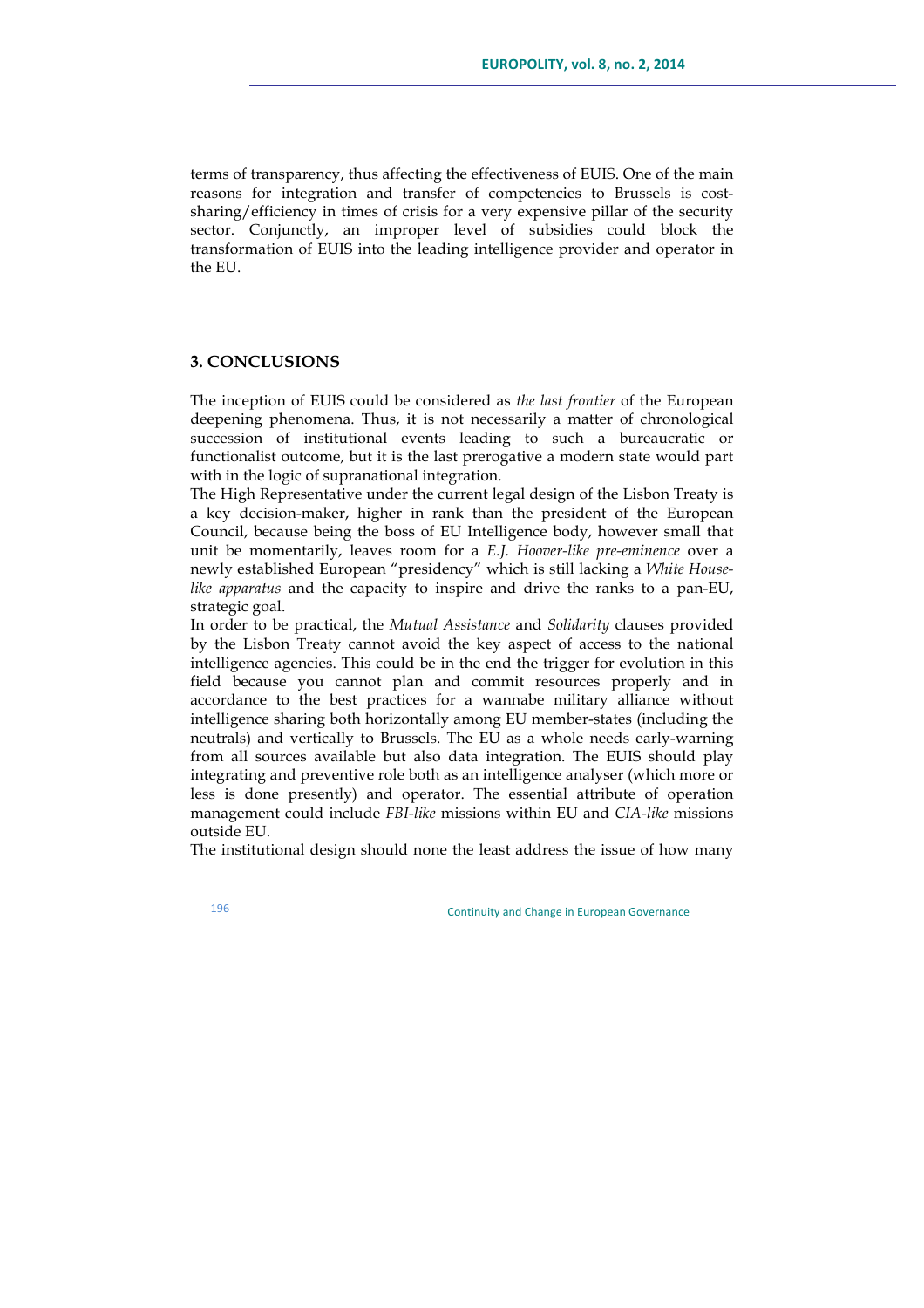intelligence services the EU really requires. In the most decisive moments, the turning point could end up as positive outcome especially through integration and fast response; in order to achieve this it is advisable to avoid the wrong doings of the plural national systems bogged down in domestic rivalries, and opt for a single organisational tree with two main branches: the foreign intelligence unit (a sort of European MI6) and the MI5-like internal security unit (in charge of counter-espionage). The needs for secure communications or access to satellite imagery, and the specifics of military intelligence could be satisfied by adjacent units, operating under the same hood. Moreover, the very existence of a single EUIS would be a facilitator of the deepening scenario of integration on the part of the intelligence services of the member states.

### *Post-Scriptum: The e-Cold War and EUIS*

Is there a new kind of Cold War in terms of cyber-espionage?

Taking aside the wide and controversial efforts of the NSA, CIA, FBI and other American agencies to curb the terrorist threat, but also to assess the resilience of US hegemony / leadership in world affairs by monitoring the web data, there is a distinct category of state-sponsored cyber-spying focused on industrial patents. The old technique of stealing technological secrets by deep routed networks of spies (e.g. nuclear and hydrogen bombs) has been revived and upgraded by China or Russia in order to prevent the West to replicate continuously the success of Silicon Valley (in securing its upper hand in terms of Revolution in Military Affairs, industrial robotics, pharmaceutical novelties), etc. The entrepreneurship of Steve Jobs, Bill Gates and other inventors, the publicity and reality of the Star Wars programs, the agricultural industrialisation, the Hollywood, CNN, MTV, the pop culture of the '80s have facilitated the triumph of USA in the Cold War, capturing in due course the hearts, minds and pockets of the new generations living behind the Iron Curtain and Berlin Wall. The legal principal of intellectual (private) property has been a pillar of the capitalistic societies but something irrelevant for the Communist regimes as long as it belonged to the *others*.

Not much has changed in those countries after 25 years in terms of copyright. Moreover, in *the global village* envisaged by McLuhan (1962), it's far easier now to penetrate online and steal the others' secrets. That's why it is vital for the EU to share US concerns in this respect and fight back diplomatically and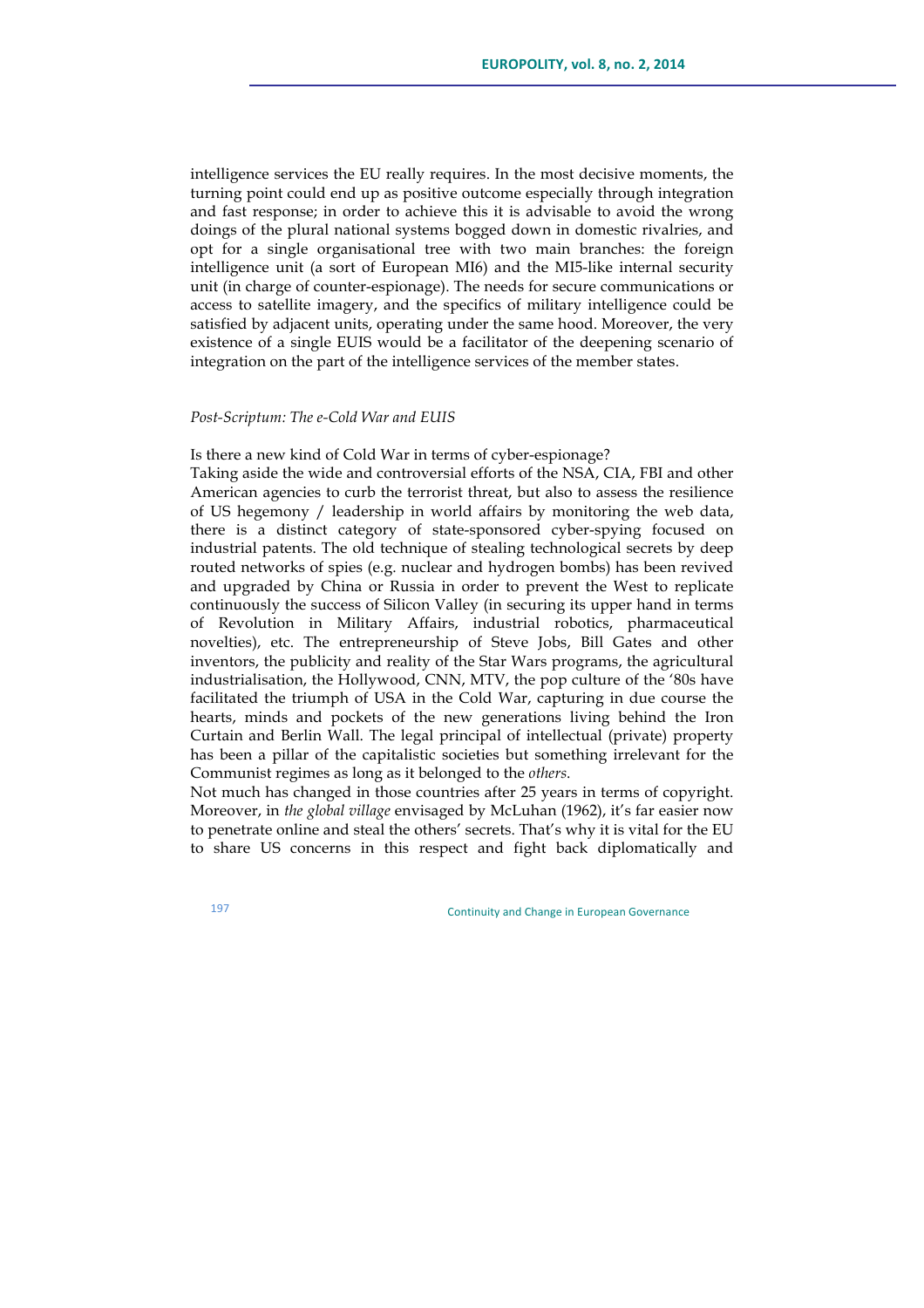electronically to counter1 the new type of *e-Cold War*. Of course, the recent exposure of the American monitoring programs is seriously damaging to the overall cause of pre-empting the Chinese (industrial) espionage<sup>2</sup> but the EU should use its better image to act united against IT strategic threats. To this end, an effective EUIS based on the experience already existing in Brussels in terms of electronic monitoring should streamline the efforts done distinctly by the member states. The existence of dedicated Cyber-crime Centre (within Europol), Strategy, Directive and Eurobarometer<sup>3</sup> represents positive steps in terms of institutionalisation but require integration into a proper EUIS4, if a Digital Single Market<sup>5</sup> is to be fully created and protected. Individual and small-scale cyber-crime is manageable by a European police-like structure, but the real threats often are posed by state-related hacking vectors (e.g. the 2007 Russian-sponsored cyber-warfare against the Estonian state and its main economic entities) $6$ . So much is at stake in terms of competitiveness, fair competition, exports, personal data protection in an age of EU citizenship, big corporate enterprise (including the defence sector), critical infrastructure or single space of freedom, liberty and justice.

In order for the EU to be cyber-protected, these vital interests should also not exonerate the United States despite the good functioning<sup>7</sup> of the transatlantic link. Expanding and securing autonomous lines of IT communications it is similar in strategic value to the safe, fast and reliable transportation of troops and supplies to the classic battlefields. The United States are not acting exactly as an Orwellian-like *Big Brother*, but the lack of investment (the gap is still

<u> 1989 - Johann Stein, fransk politik (d. 1989)</u>

<sup>&</sup>lt;sup>1</sup> See for instance Martin C. Libicki (2009).

<sup>2</sup> *Titan Rain* cyber-operation against United States during 2003-2006. See Nathan Thornburgh (2005).

<sup>&</sup>lt;sup>3</sup> Special Eurobarometer 404 on Cyber Security. "10% of internet users across the EU have experienced online fraud, and 6% have experienced identity theft... Around half of internet users in the EU are concerned about experiencing identity theft (52%) and about being the victim of online banking fraud (49%)" – pp.4-5. 4 Or at least coordination.

<sup>5</sup> According to the Copenhagen Economics Report (2010), the full implementation of a Digital Single Market could increase the GDP of EU by  $\epsilon$  500 billion a year, meaning more than 1,000 per person. - p. 35.

 $6$  Evaluated as the second most important series of cyber-attacks after Titan Rain. See Richards and Jason 2009.

 $\frac{7}{7}$  The establishment of a EU-US Working Group on Cyber security and Cybercrime (2010) or The Cyber Atlantic Exercise (2011). See Cecilia Mallstrom (2013, 2).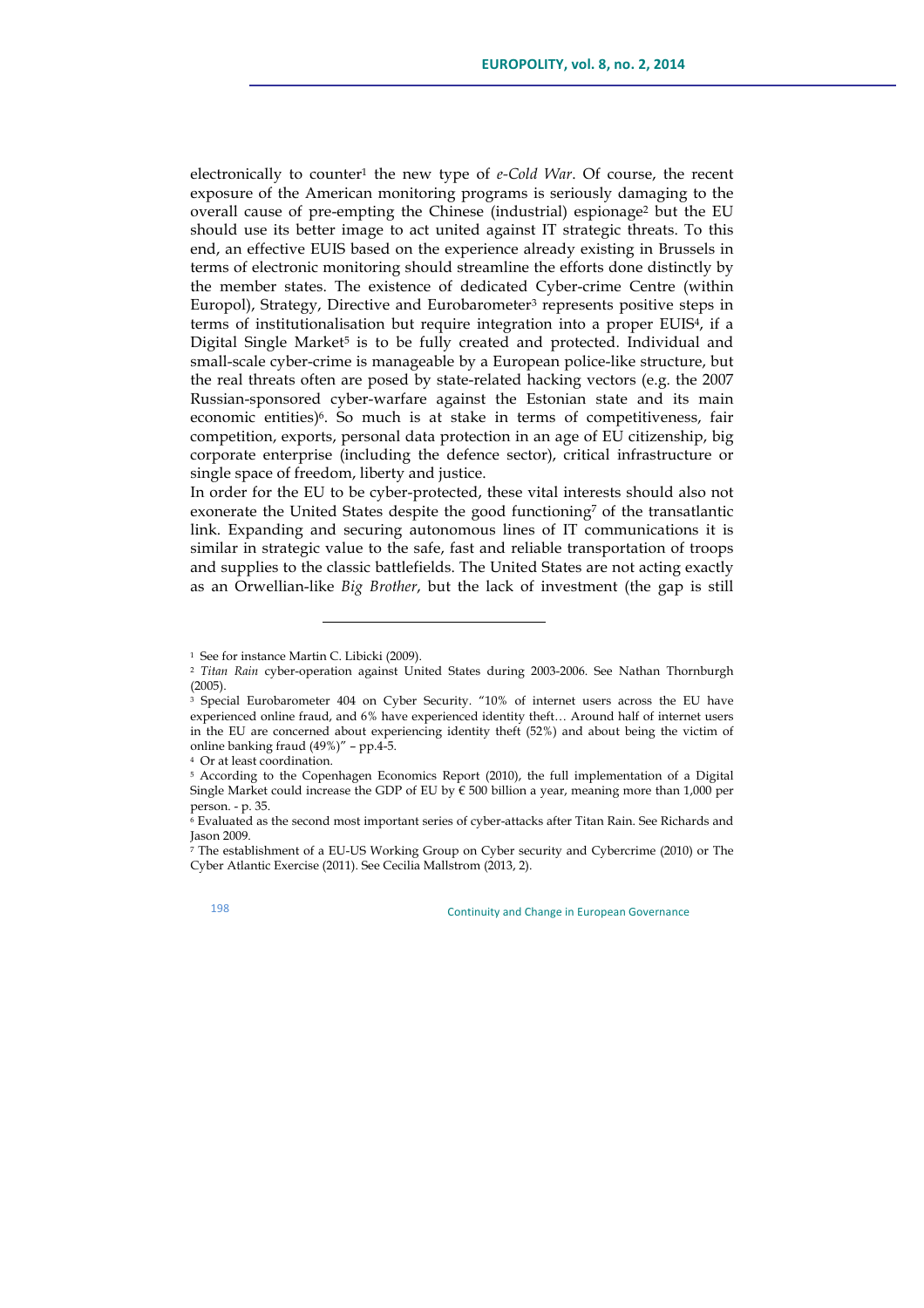strategic in terms of satellite systems and networks) or concern could fuel an ever-growing reliance on the American assets, hampering implicitly the EU identity and impact in world affairs. EUIS could act consequently as the European partner but also as a strong deterrent towards the US intelligence structures, when needed.

# **REFERENCES**

- Accoce, Pierre and Pouget, Daniel. 1972. *Le Réseau Caraman - Treize Roumains Ont Fait Trembler l'OTAN*. Paris: Editions Fayard.
- Andrew, Christopher M. and Mitrokhin, Vasili. 1999. *The Sword & the Shield: The Mitrokhin Archive & the Secret History of the KGB*. New York: Basic Books.
- Coolsaet, Rik. 2008. *Jihadi Terrorism and the Radicalisation Challenge in Europe.* Aldeshot Hampshire: Ashgate.
- Duke, Simon. 2000. *The Elusive Quest For European Security: From EDC to CFSP*. London: Palgrave Macmillan.
- Dupuis, Jérôme and Pontaut, Jean-Marie. 1996. "Charles Hernu était un agent de l'Est." *L'Express*, October 31. http://www.lexpress.fr/informations/charles-hernu-etait-un-agent-de-lest\_619034.html#q7ZCOGg7jbWUVsi5.99.
- Falkenrath, Richard A. 2001. "Problems of Preparedness. U.S. Readiness for a Domestic Terrorist Attack." *International Security*. 25(4) Spring: 147- 186.
- Gustafson, Thane. 2012. *Wheel of Fortune. The Battle for Oil and Power in Russia*. Harvard University Press, Cambridge MA.
- Hill, Christopher. 1993. "The Capability-Expectations Gap, or Conceptualizing Europe's International Role." *Journal of Common Market Studies*. 31(3): 305–328.
- Hill, Christopher. 1997. "Closing the Capability-Expectations Gap?" Paper presented at the Fifth *Biennal Conference on the European Community Studies Association of the United States of America*, Seattle, Washington, http://aei.pitt.edu/2616/1/002811\_1.PDF?origin=publication\_detail, 29 May – 1 June 1997.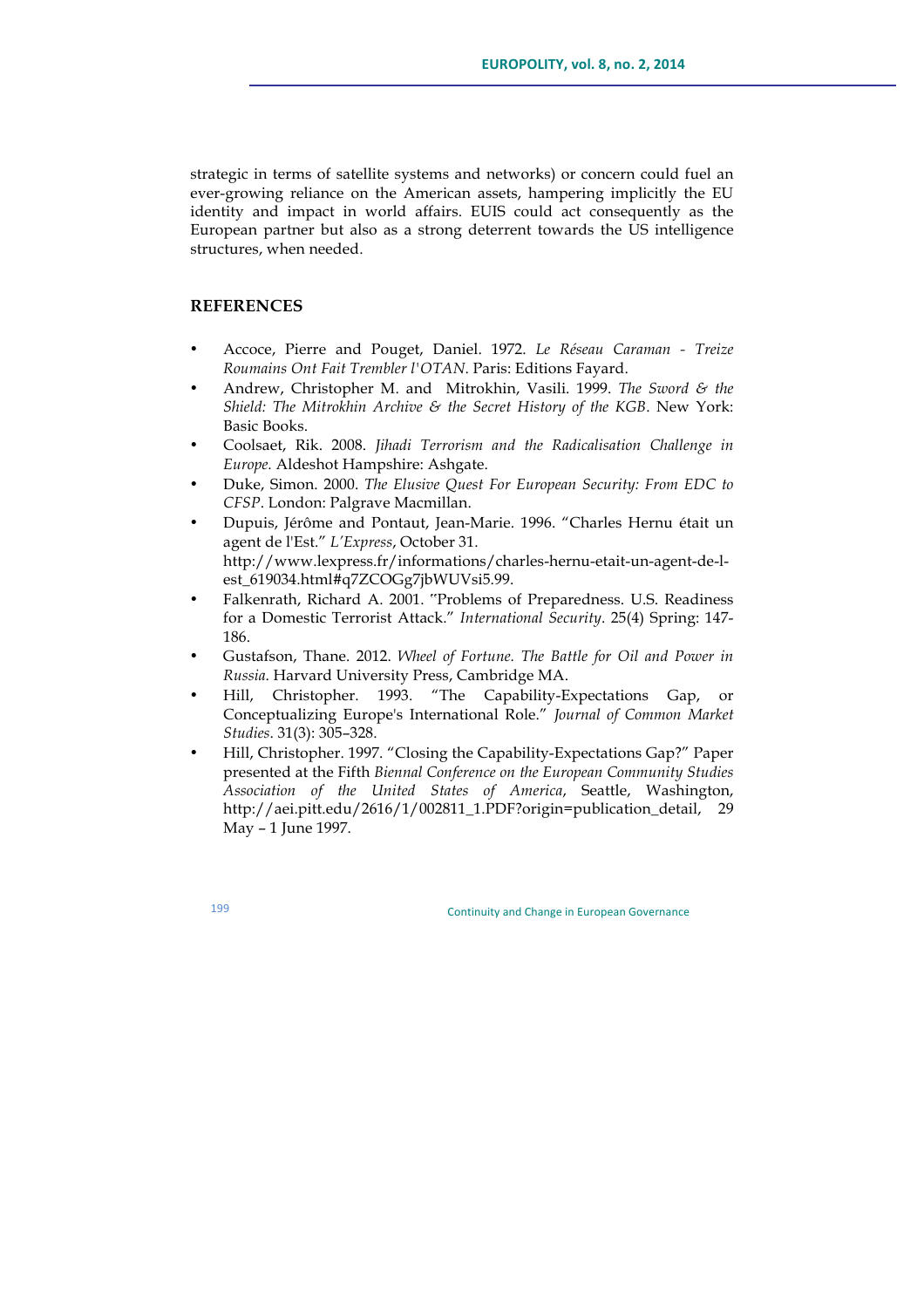- Hill, Fiona and Gaddy, Clifford G. 2013. *Mr. Putin: Operative in the Kremlin*. Washington DC: Brookings Focus Books, Brookings Institution Press.
- Howard, Ann and Associates. 1994. *Diagnosis for Organizational Change: Methods and Models*. New York: The Guilford Press.
- Libicki, Martin C. 2009. "Cyberdeterrence and Cyberwar", Paper presented by *Rand Corporation Project Air Force*. http://www.rand.org/content/dam/rand/pubs/monographs/2009/RA ND\_MG877.pdf.
- McLuhan, Marshall. 1962. *The Gutenberg Galaxy: The Making of the Typographic Man.* Toronto: University of Toronto Press.
- Mallstrom, Cecilia. 2013. "Next step in the EU US cooperation on Cyber security and Cybercrime, European Commission". Speech held at April 30, 2013, Homeland Security Policy Institute, George Washington University / Washington. http://europa.eu/rapid/press-release\_SPEECH-13- 380\_en.htm.
- Mearsheimer, John J. 1994/95. "The false promise of international institutions." *International Security* 19(3) Winter: 5-49.
- Moniquet, Claude. 2013. "The Involvement of Salafism / Wahhabism in the support and Supply of Arms to Rebel Groups around the World." EU Directorate General External Policies. http://www.europarl.europa.eu/RegData/etudes/etudes/join/2013/45 7137/EXPO-AFET\_ET(2013)457137\_EN.pdf.
- Regelsberger, Elfriede, Schoutheete de Tervarent Philippe de, and Wessels, Wolfgang. 1996. *Foreign Policy of the European Union: From EPC to CFSP and Beyond*. Bouder, CO: Lynne Rienner.
- Richards, Jason. 2009. "Denial-of-Service: The Estonian Cyberwar and Its Implications for U.S. National Security." *International Affairs Review* 18(1).
- Robinson, Linda. 2012. "The Future of Special Operations." *Foreign Affairs* 91(6) November / December.
- Thornburgh, Nathan. 2005. "The Invasion of the Chinese Cyberspies. An exclusive look at how the hackers called TITAN RAIN are stealing U.S. secrets." August 29.

http://content.time.com/time/magazine/article/0,9171,1098961,00.html.

• Van Eekelen, Willem. 1998. *Debating European Security, 1948-1998.* The Hague: Sdu Publishers. Brussels: Centre for European Policy Studies.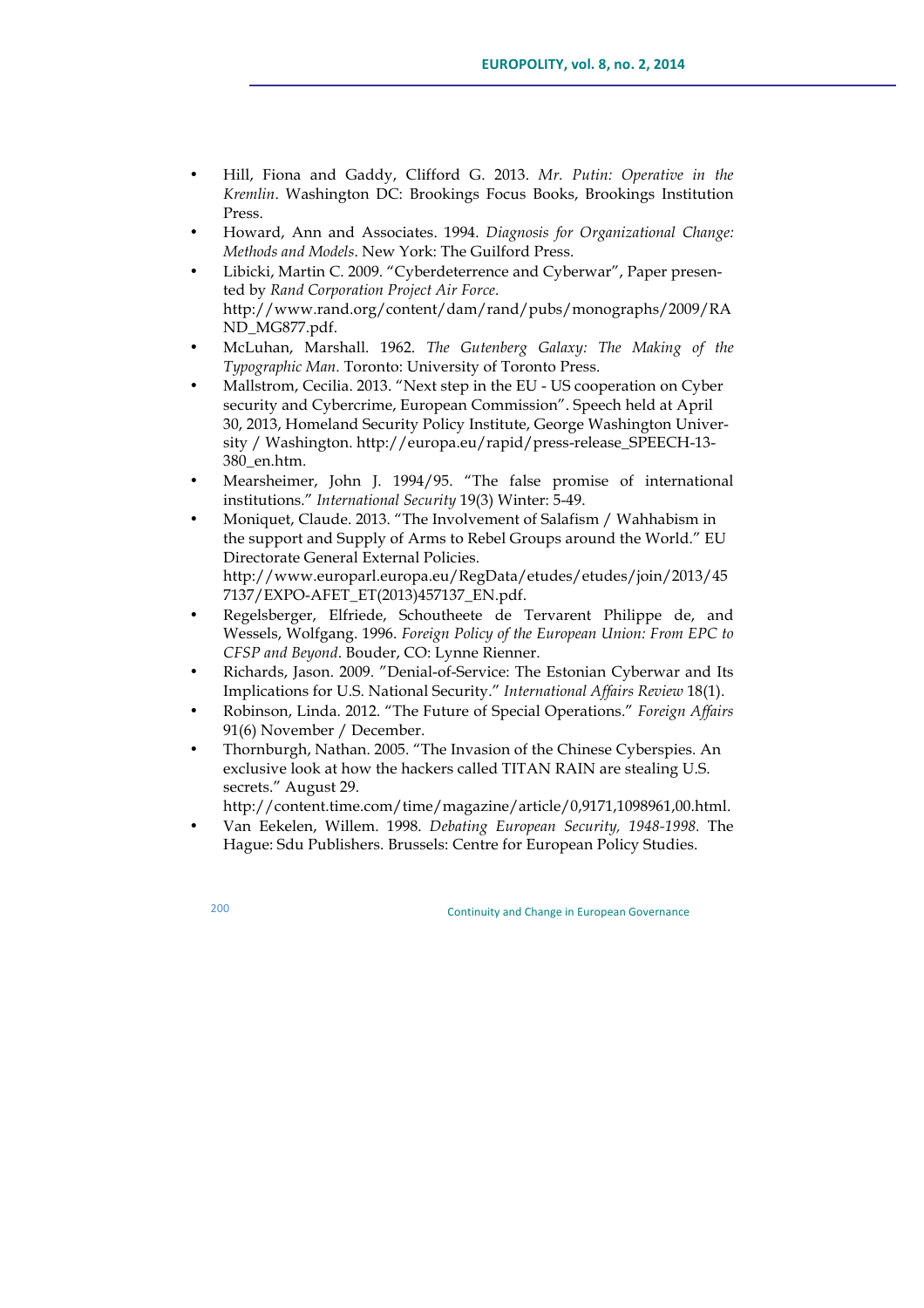- Van Eekelen, Willem. 2006. *Words to Deeds. The Continuing Debate on European Security*. Geneva: Centre for European Policy Studies and Geneva Centre for the Democratic Control of Armed Forces.
- Van Ham, Peter. 2000. "Europe's New Defense Ambitions: Implications for NATO, the US, and Russia." *The Marshall Center Papers*. No. 1.
- Van Ham, Peter and Kugler, Richard L. 2004. "Western Unity and the Transatlantic Security Challenge." *The Marshall Center Papers*. No. 4.
- Volten, Peter and Drent, Margriet. 2008. "Civil Direction of the Military: Redefining the Balance in France, Germany, Romania and the United Kingdom." Centre for European Security Studies (CESS). Groningen.
- Wallace, William. 2005. "Foreign and Security Policy. The Painful Path from Shadow to Substance." (Chapter 17). In *Policy-Making in the European Union,* edited by Helen Wallace, William Wallace and Mark A. Pollack, 5th edition, 429-456. Oxford: Oxford University Press.
- Wallace, William and Giegerich, Bastian. 2010. "Foreign and Security Policy: Civilian Power Europe and American Leadership." (Chapter 18). In *Policy-Making in the European Union* edited by Helen Wallace, Mark A. Pollack and Alisdair R. Young, 6th edition, 431-456. Oxford: Oxford University Press.

# **PUBLIC DOCUMENTS**

- \*\*\* 9/11 Commission. 2004. *The 9/11 Commission Report*, http://govinfo.library.unt.edu/911/report/911Report.pdf.
- Central Intelligence Agency. 2014. *The World Factbook*, https://www.cia.gov/library/publications/the-world-factbook/\*\*\*, *2002 Congressional Hearings*, Federation of American Scientists, Intelligence Resource Program, http://fas.org/irp/congress/2002\_hr/.
- \*\*\* Copenhagen Economics. 2010 (March). *The Economic Impact of a European Digital Single Market*, Final Report.
- \*\*\* Council of the European Union. 2001 (15 November). *Report by the Secretary General/High Representative to the Council on Intelligence Cooperation*. SN 4546/1/01 REV1. Brussels.
- \*\*\* Der Spiegel. 2013. "Embassy Espionage: The NSA's Secret Spy Hub in Berlin". October 27. http://www.spiegel.de/international/germany/cover-story-how-nsaspied-on-merkel-cell-phone-from-berlin-embassy-a-930205.html.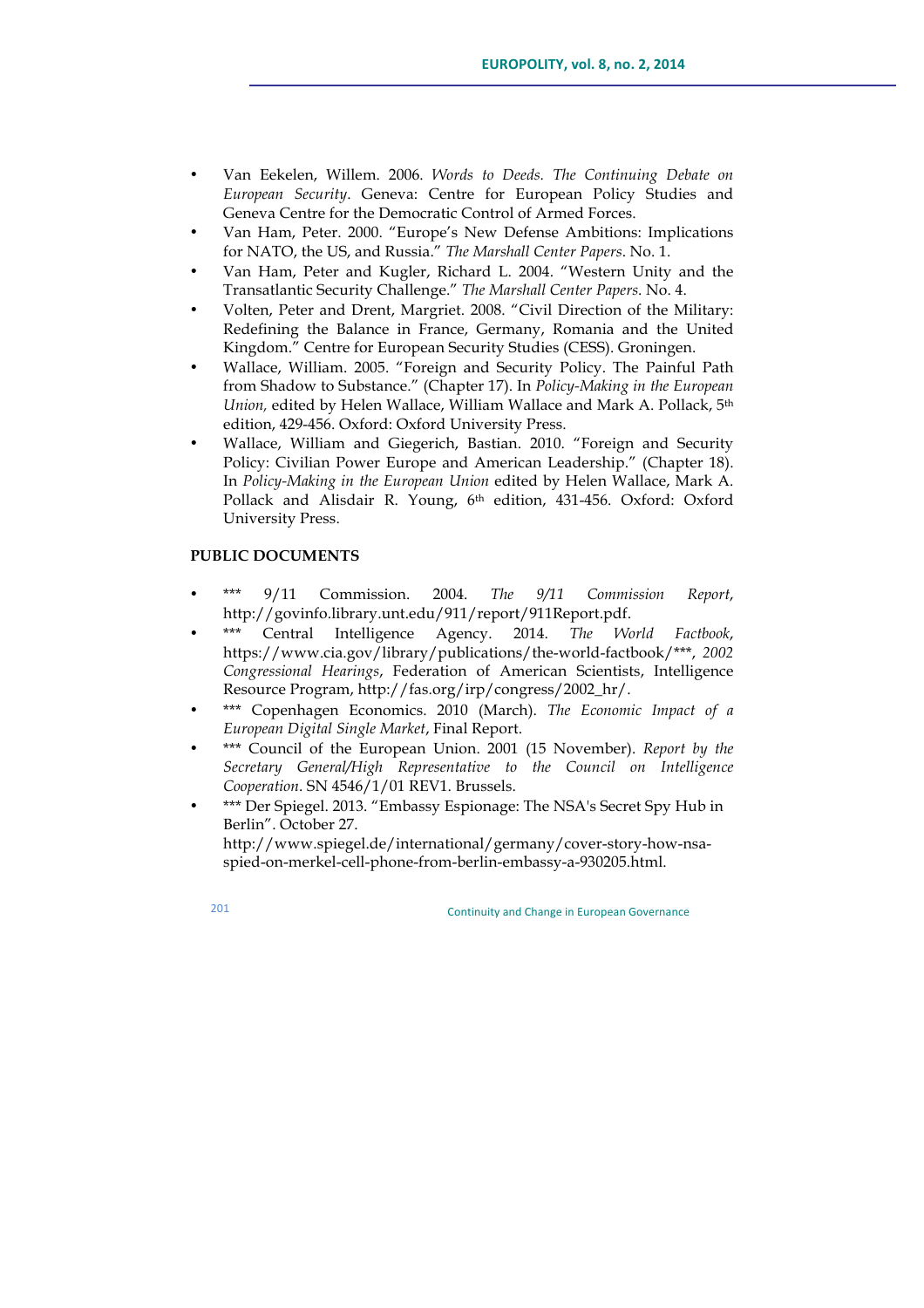- \*\*\* European Commission & High Representative of the European Union for Foreign Affairs and Security Policy. 2013 (7 February). *Joint Communication to the European Parliament, the Council, the European Economic and Social Committee and the Committee of the Regions. Cybersecurity Strategy of the European Union: An Open, Safe and Secure Cyberspace*. JOIN(2013) 1 final. Brussels.
- \*\*\* European Council. 2003 (12 December). *European Security Strategy: A Secure Europe in a Better World*. Brussels.
- \*\*\* European Parliament. 2007 (14 February). "CIA activities in Europe: European Parliament adopts final report deploring passivity from some Member States". Press Release. http://www.europarl.europa.eu/sides/getDoc.do?pubRef=-

//EP//TEXT+IM-PRESS+20070209IPR02947+0+DOC+XML+V0//EN.

\*\*\* European Parliament. 2013. "Directive 2013/40/EU of the European Parliament and of the Council of 12 August 2013 on attacks against information systems and replacing Council Framework Decision 2005/222/JHA."http://eurlex.europa.eu/LexUriServ/LexUriServ.do?uri=OJ:L:2013:218:0008:0014:E

N:PDF.

• \*\*\* Europol. 2013. "Europol Report on Terrorism Situation and Trend Report", TE-SAT.

https://www.europol.europa.eu/sites/default/files/publications/europ ol\_te-sat2013\_lr\_0.pdf.

- \*\*\* Federal Bureau of Investigation. 2014. "A New Approach to Countering Violent Extremism: Sharing Expertise and Empowering Local Communities." FBI Law Enforcement Bulletin. http://leb.fbi.gov/2014/october/a-new-approach-to-countering-violentextremism-sharing-expertise-and-empowering-local-communities.
- \*\*\* National Intelligence Council. 2012. "Global Trends 2030: Alternative Worlds." http://www.dni.gov/files/documents/GlobalTrends\_2030.pdf.
- \*\*\* *Special Eurobarometer 404 on Cyber Security*. 2013 (November). Conducted by TNS Opinion & Social at the request of the European Commission, Directorate-General Home Affairs / Survey co-ordinated by the European Commission, Directorate-General for Communication (DG COMM "Strategy, Corporate Communication Actions and Eurobarometer" Unit).
- \*\*\* The Economist. 2010. "War in the Fifth Domain. Are the Mouse and